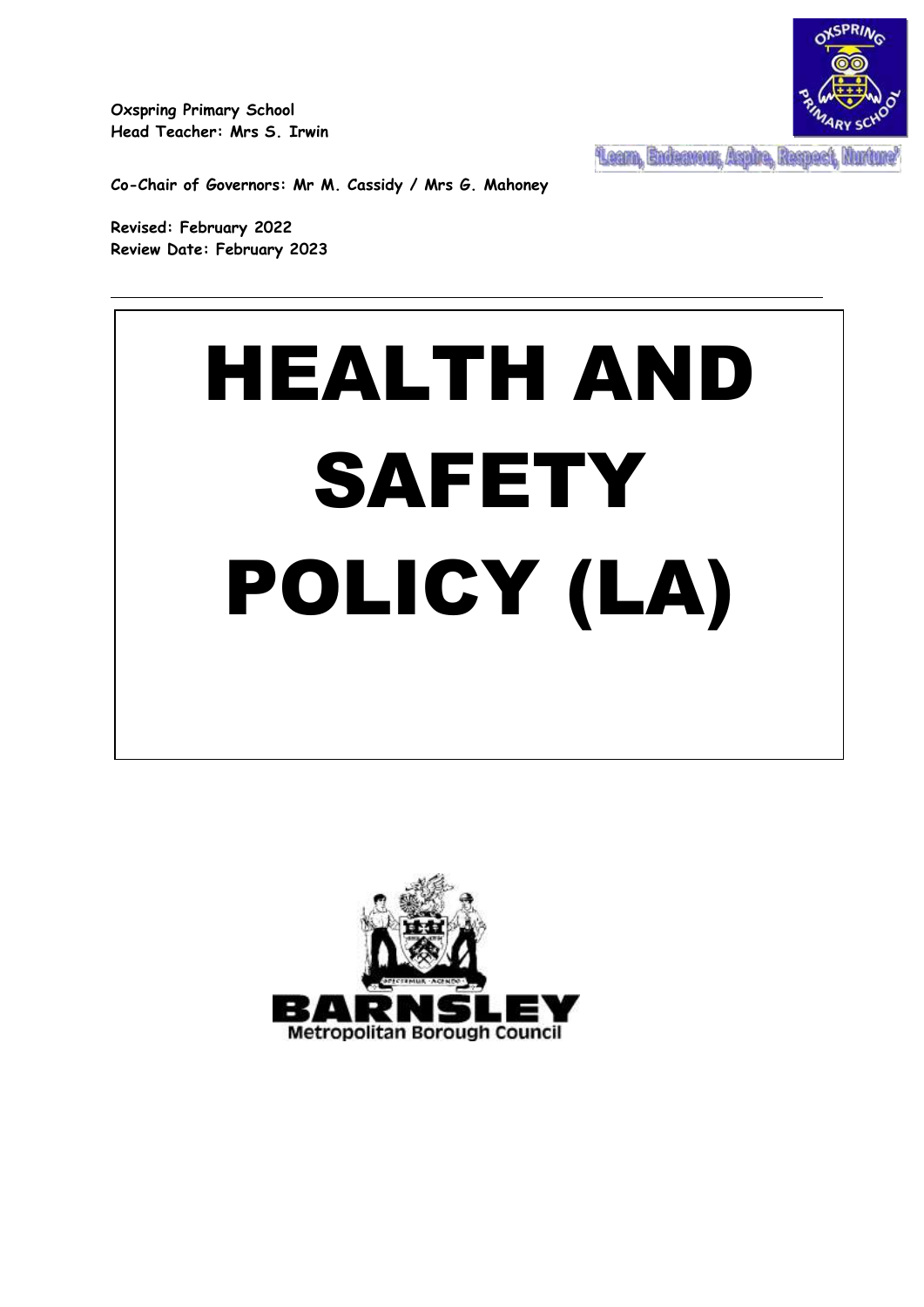# **Oxspring Primary School**

# **HEALTH AND SAFETY POLICY (LA)**

**Our School's Mission: 'To be a learning community with a culture of ambition and achievement'**

**Our Vision: 'Embracing Learning – a school for all'**

**Our motto: 'Learn, Endeavour, Aspire, Respect, Nurture'**

# **Our Values**



*Distributed by the Health, Safety and Emergency Resilience Service*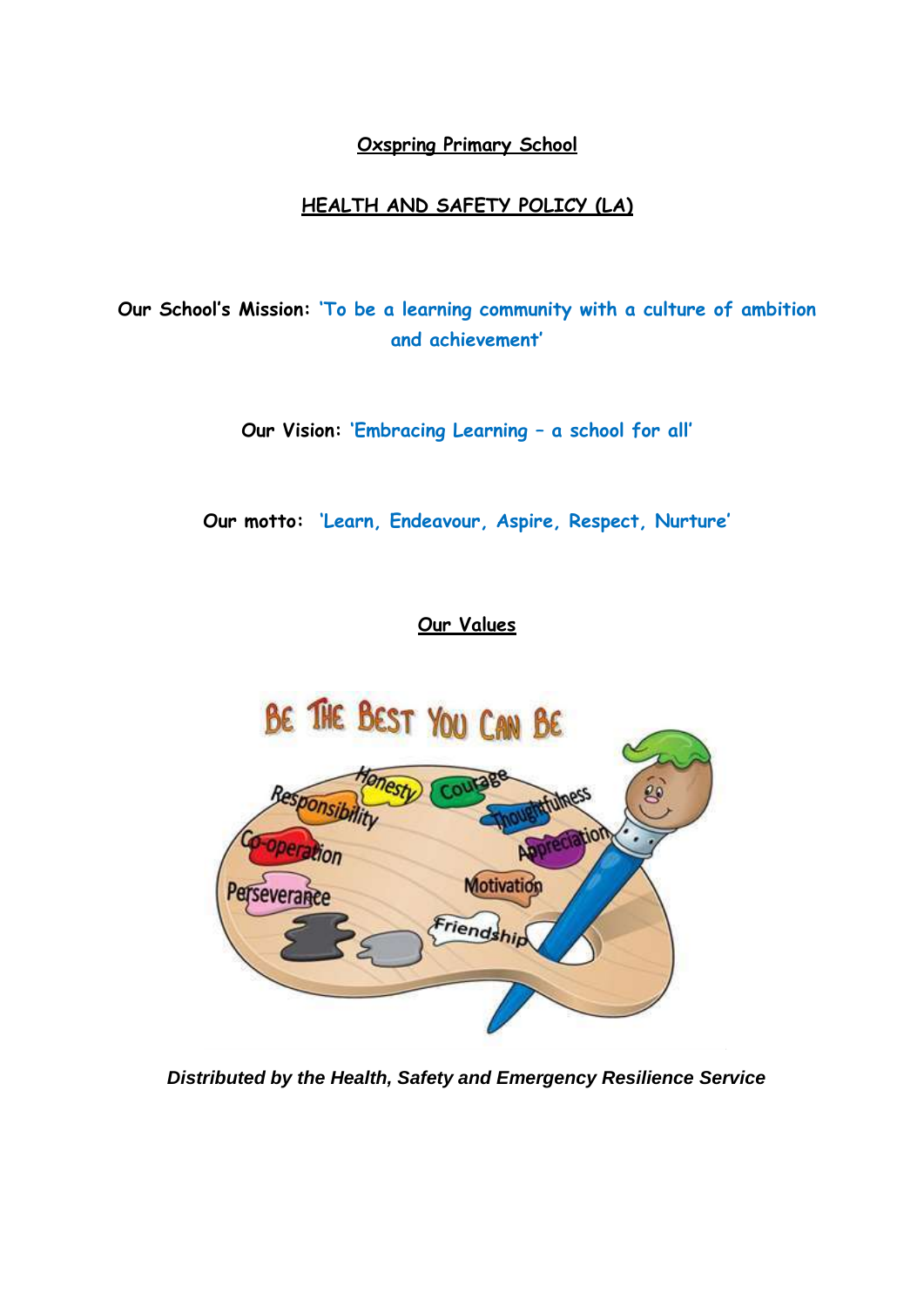# **HEALTH AND SAFETY POLICY INDEX**

**Section 1 General Policy Statement 5**

| <b>Section 2</b> | <b>Organisation, Duties and Responsibilities</b>         | 6  |
|------------------|----------------------------------------------------------|----|
| 2.1              | <b>The Governing Body</b>                                | 6  |
| 2.2              | The Headteacher/ Lead Learner                            | 6  |
| 2.3              | Deputy Headteacher/ Managers/ Heads of Department        | 7  |
| 2.4              | <b>Employees</b>                                         | 8  |
| 2.5              | <b>Trade Union Safety Representatives</b>                | 8  |
| 2.6              | <b>Representatives of Employee Safety</b>                | 9  |
| <b>Section 3</b> | <b>Arrangements for Health and Safety</b>                | 10 |
| 3.1              | <b>Accident and Incident Reporting and Investigation</b> | 10 |
| 3.2              | <b>Asbestos</b>                                          | 10 |
| 3.3              | <b>Building Security</b>                                 | 11 |
| 3.4              | <b>Business Continuity</b>                               | 11 |
| 3.5              | <b>Confined Spaces</b>                                   | 11 |
| 3.6              | <b>Construction Design and Management</b>                | 11 |
| 3.7              | <b>Consultation</b>                                      | 11 |
| 3.8              | <b>Contact with Enforcement Officers</b>                 | 12 |
| 3.9              | <b>Contractors (Selection, Monitoring and Control)</b>   | 12 |
| 3.10             | <b>Display Screen Equipment (DSE)</b>                    | 12 |
| 3.11             | <b>Driving at Work</b>                                   | 13 |
| 3.12             | <b>Drugs/Clinical Waste</b>                              | 13 |
| 3.13             | <b>Electrical Installations and Appliances</b>           | 13 |
| 3.14             | Fire, Emergency and Resilience                           | 13 |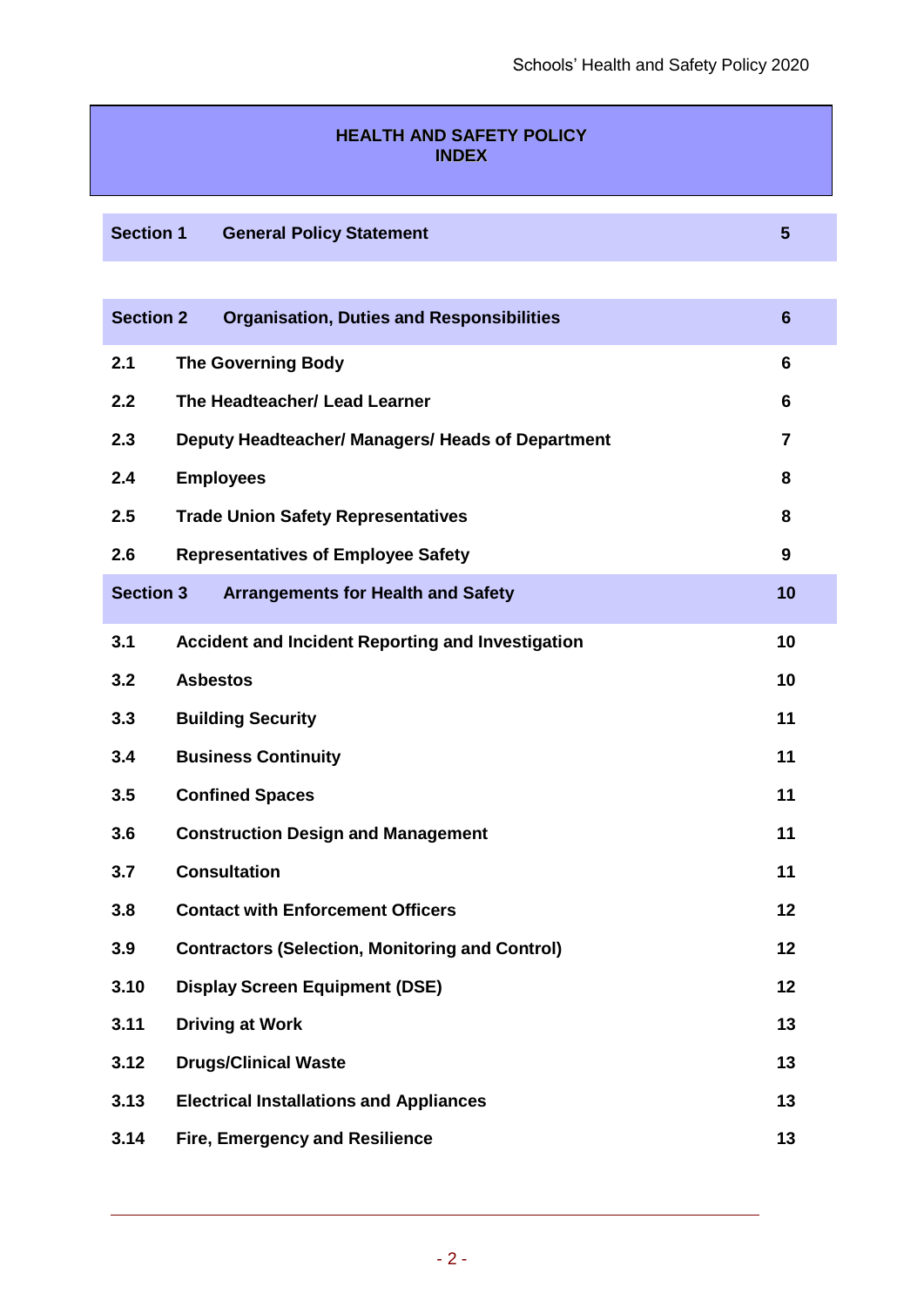| 3.15 | <b>First Aid</b>                                                            | 14 |
|------|-----------------------------------------------------------------------------|----|
| 3.16 | <b>Gas Installations and Appliances</b>                                     | 14 |
| 3.17 | <b>Hazardous Substances (COSHH)</b>                                         | 14 |
| 3.18 | <b>Health Surveillance and Occupational Health</b>                          | 15 |
| 3.19 | <b>Home Working</b>                                                         | 15 |
| 3.20 | Legionella                                                                  | 15 |
| 3.21 | Legislation                                                                 | 16 |
| 3.22 | <b>Local Authority</b>                                                      | 16 |
| 3.23 | <b>Lone Working</b>                                                         | 16 |
| 3.24 | <b>Management of Health and Safety</b>                                      | 16 |
| 3.25 | <b>Manual Handling</b>                                                      | 17 |
| 3.26 | <b>Medical Needs and Infection Control</b>                                  | 17 |
| 3.27 | <b>Minibuses</b>                                                            | 17 |
| 3.28 | <b>New and Expectant Mothers</b>                                            | 17 |
| 3.29 | <b>Noise</b>                                                                | 18 |
| 3.30 | <b>Permits to Work</b>                                                      | 18 |
| 3.31 | <b>Personal Protective Equipment (PPE)</b>                                  | 18 |
| 3.32 | Personal Safety (Violence and Aggression) and Cautionary<br><b>Contacts</b> | 18 |
| 3.33 | <b>Physical Education and Outdoor Pursuits</b>                              | 19 |
| 3.34 | <b>Radiation</b>                                                            | 19 |
| 3.35 | <b>Risk Assessments</b>                                                     | 19 |
| 3.36 | <b>Safety Observation Reporting</b>                                         | 19 |
| 3.37 | <b>Safety Signs and Signals</b>                                             | 19 |
| 3.38 | <b>Stress and Employee Wellbeing</b>                                        | 19 |
| 3.39 | Trainees, Volunteers, Agency Workers and Seconded Workers                   | 19 |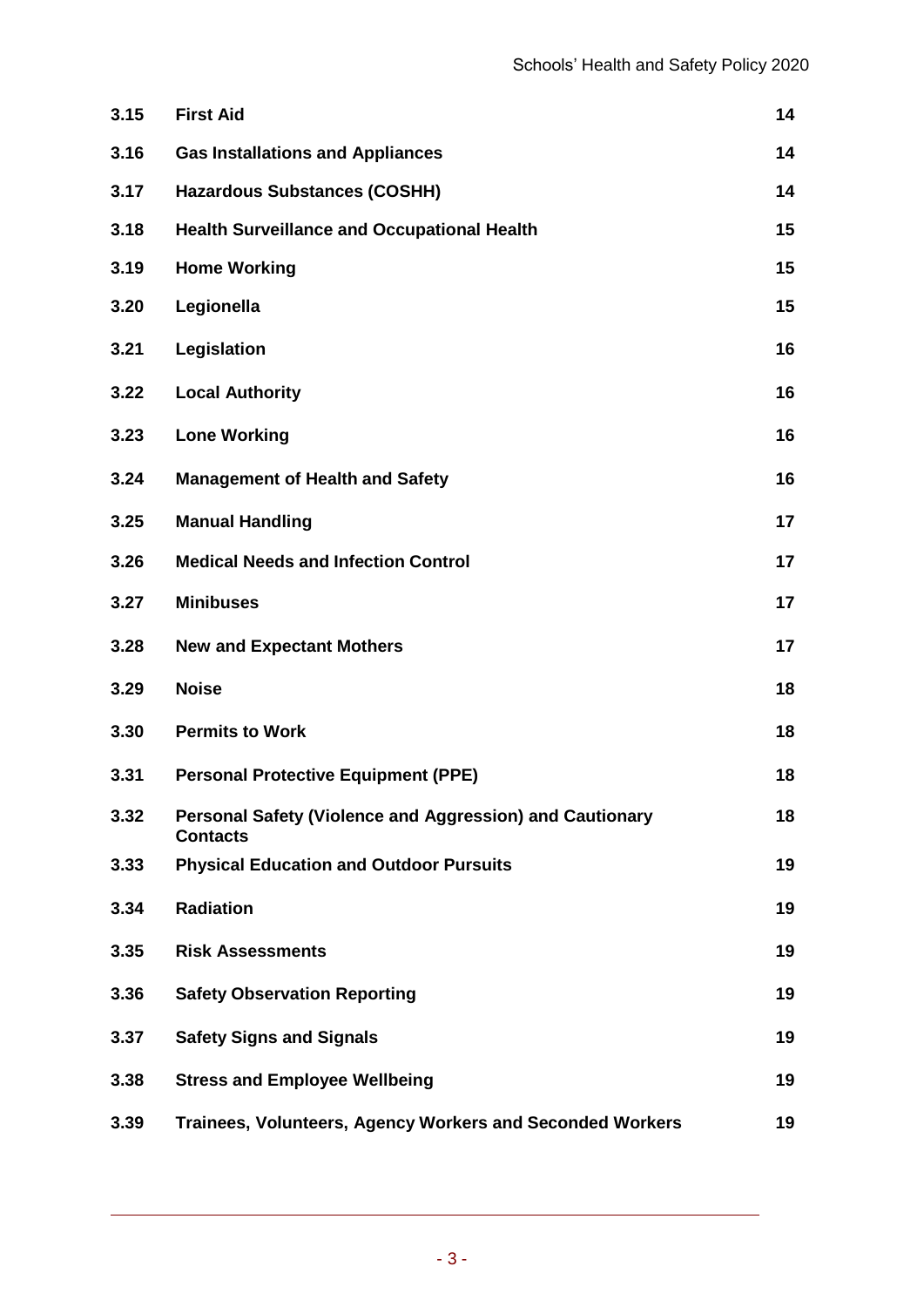| 3.40             |                  | Schools' Health and Safety Policy 2020<br><b>Training and Induction in Health and Safety</b> | 20 |
|------------------|------------------|----------------------------------------------------------------------------------------------|----|
| 3.41             |                  | <b>Vehicles and Occupational Road Risk</b>                                                   | 20 |
| 3.42             | <b>Vibration</b> |                                                                                              | 20 |
| 3.43             |                  | <b>Visitors and the Public</b>                                                               | 20 |
| 3.44             |                  | <b>Visits and Journeys</b>                                                                   | 21 |
| 3.45             |                  | <b>Waste Management</b>                                                                      | 21 |
| 3.46             |                  | <b>Work Equipment (including electrical appliances)</b>                                      | 21 |
| 3.47             |                  | <b>Work Safe Procedures</b>                                                                  | 21 |
| 3.48             |                  | <b>Working at Height</b>                                                                     | 21 |
| 3.49             |                  | Workplace (Health, Safety and Welfare) Arrangements                                          | 22 |
| 3.50             |                  | <b>Young Persons</b>                                                                         | 22 |
| 3.51             | <b>Zoonoses</b>  |                                                                                              | 22 |
| <b>Section 4</b> |                  | <b>Health, Safety and Emergency Resilience Performance</b><br><b>Targets</b>                 | 23 |
|                  |                  |                                                                                              |    |
| <b>Section 5</b> |                  | <b>Employees' Health, Safety and Emergency Resilience</b><br><b>Competencies</b>             | 24 |
|                  |                  |                                                                                              |    |

| Section 6 Glossary of Terms | 26 |
|-----------------------------|----|
|                             |    |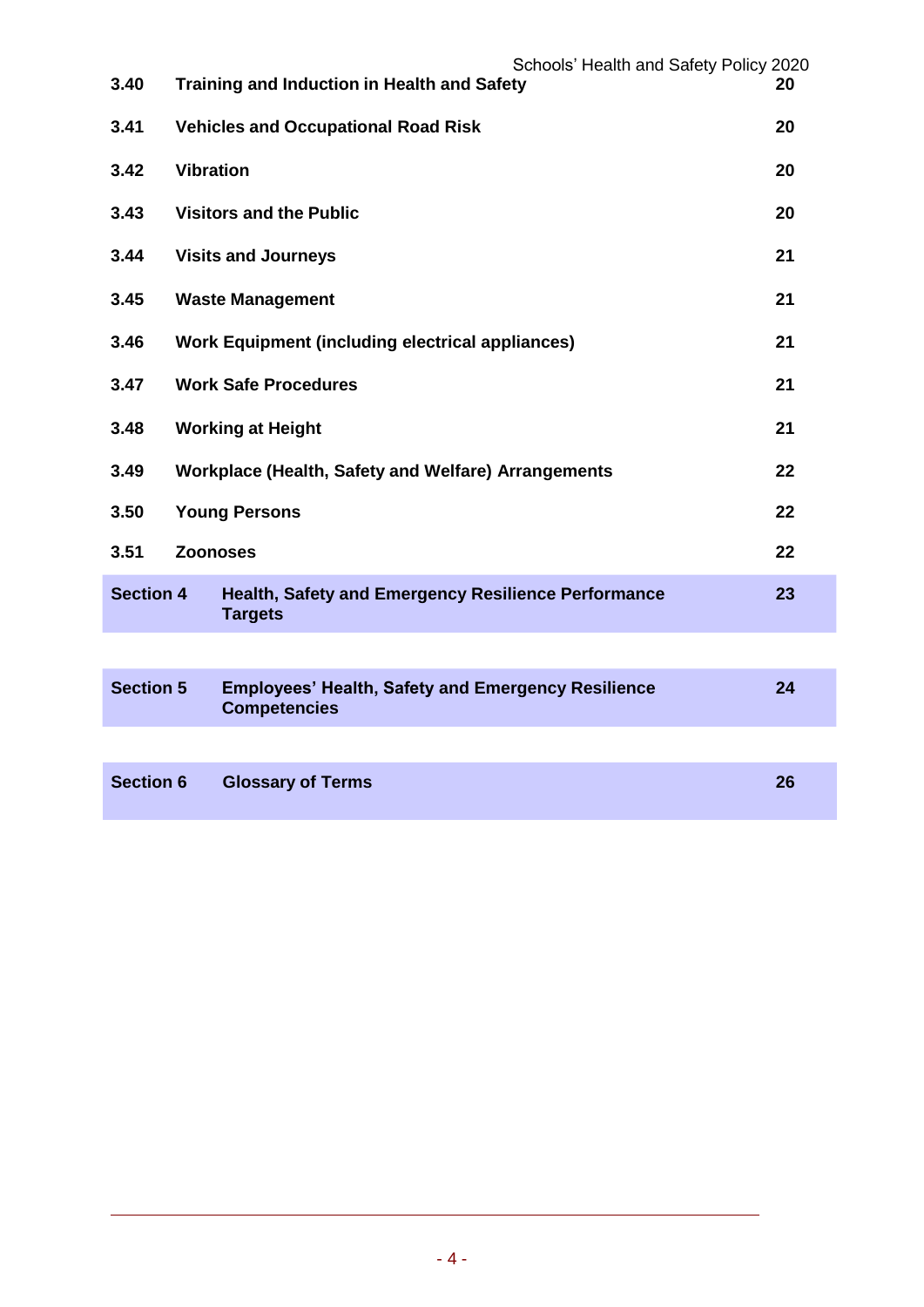# **SECTION 1 STATEMENT OF HEALTH AND SAFETY POLICY**

The Governors and Headteacher of Oxspring Primary School accept their responsibilities under the Health and Safety at Work Act 1974 and subordinate health and safety legislation and realises the importance of placing health and safety as an overriding priority within the school.

This policy is subordinate to the Corporate Health and Safety Policy of Barnsley Metropolitan Borough Council but has been developed for school specific activities. It supersedes the previous policy.

To implement this policy, the Headteacher along with Governors will, so far as is reasonably practicable ensure the provision and maintenance of:

- a) A safe workplace, with safe access and egress.
- b) Safe plant and equipment.
- c) Effective information, instruction and training.
- d) Safe arrangements for the use, handling, storage and transport of articles and substances.
- e) Adequate welfare facilities.

Every employee has a duty to ensure their own health and safety whilst at work and that of others who might be affected by their work. The Governors require employees to recognise and accept this responsibility and the duties imposed on them by this policy.

Employer/Employee consultation as required by the Safety Representative and Safety Committee Regulations 1977 and the Health and Safety (Consultation with Employees) Regulations 1996 will be encouraged.

All employees shall be given access to this Policy and a copy provided upon request.

The effectiveness of this policy and arrangements will be monitored and reviewed as and when necessary, but at intervals not exceeding 12 months.

**Oxspring Primary School Note – Please read this policy along with the latest Risk Assessments for the COVID 19 pandemic (as relevant).**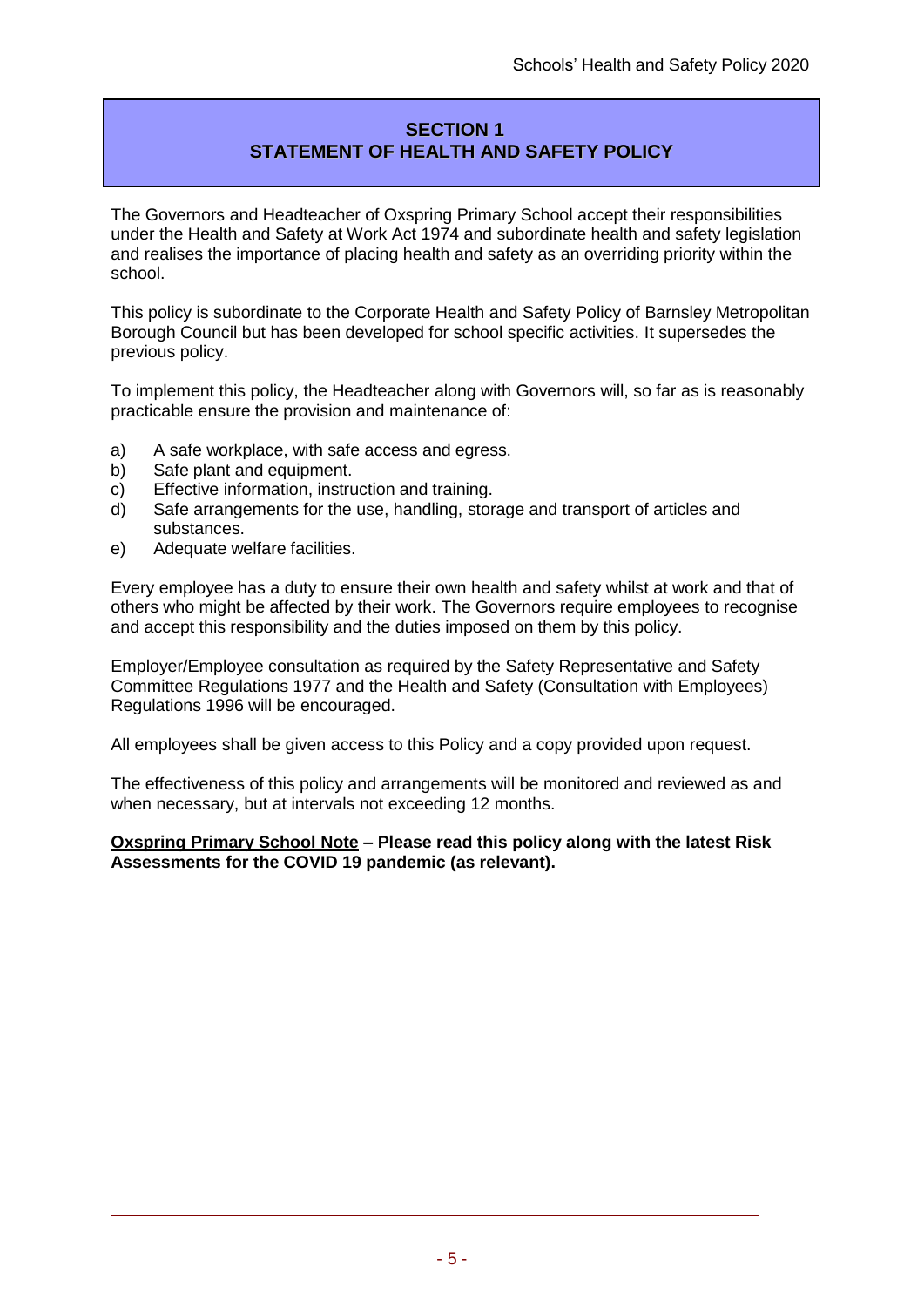# **SECTION 2 ORGANISATION, DUTIES AND RESPONSIBILITIES**

#### **2.1 The Governing Body**

To be responsible for ensuring that the declared statement of safety policy is effective in achieving, so far as is reasonably practicable, the health and safety of all School employees, contractors, pupils and members of the general public working within, hiring or visiting the school premises.

The Governing Body will ensure that the functions listed below are carried out:

- a) That there is an effective and enforceable policy for the provision of health and safety throughout the school, including a signed declaration of the Governing Body's commitment to the safety of the school premises for persons employed there, those who may be affected by the school's activities or those who use or hire the school premises;
- b) Make appropriate decisions about remedial action, under their jurisdiction, which are found necessary by inspections carried out in school;
- c) That health and safety issues receive appropriate attention and that sufficient funds/resources are made available to implement any such issues;
- d) Establish and maintain an effective communication system on health and safety matters between Governing Body and School Management Team;
- e) Periodically assess the effectiveness of this policy through the Schools' Health and Safety Standard Monitoring regime and ensure that any necessary changes are made to its implementation.

#### **2.2 The Headteacher/Lead Learner**

The Headteacher/Lead Learner has been delegated responsibility for the day-to-day maintenance and development of safe working practices and conditions for teaching staff, support staff, pupils, visitors and any other person using or hiring the premises or who are engaged in activities sponsored by the school. The Headteacher will take all reasonable steps to achieve this through the involvement of all staff at the school.

The Health and Safety functions to be carried out by the Headteacher/Lead Learner are to:

- a) To ensure they are familiar with the School's Health and Safety Policy.
- b) To meet the declared aims of the Health and Safety Policy.
- c) To ensure the production of an effective Health and Safety Management System (comprising Health and Safety Standards and Compliance Score Sheets) including the Emergency Resilience Management System (the Emergency Resilience Plan and Business Continuity Plan).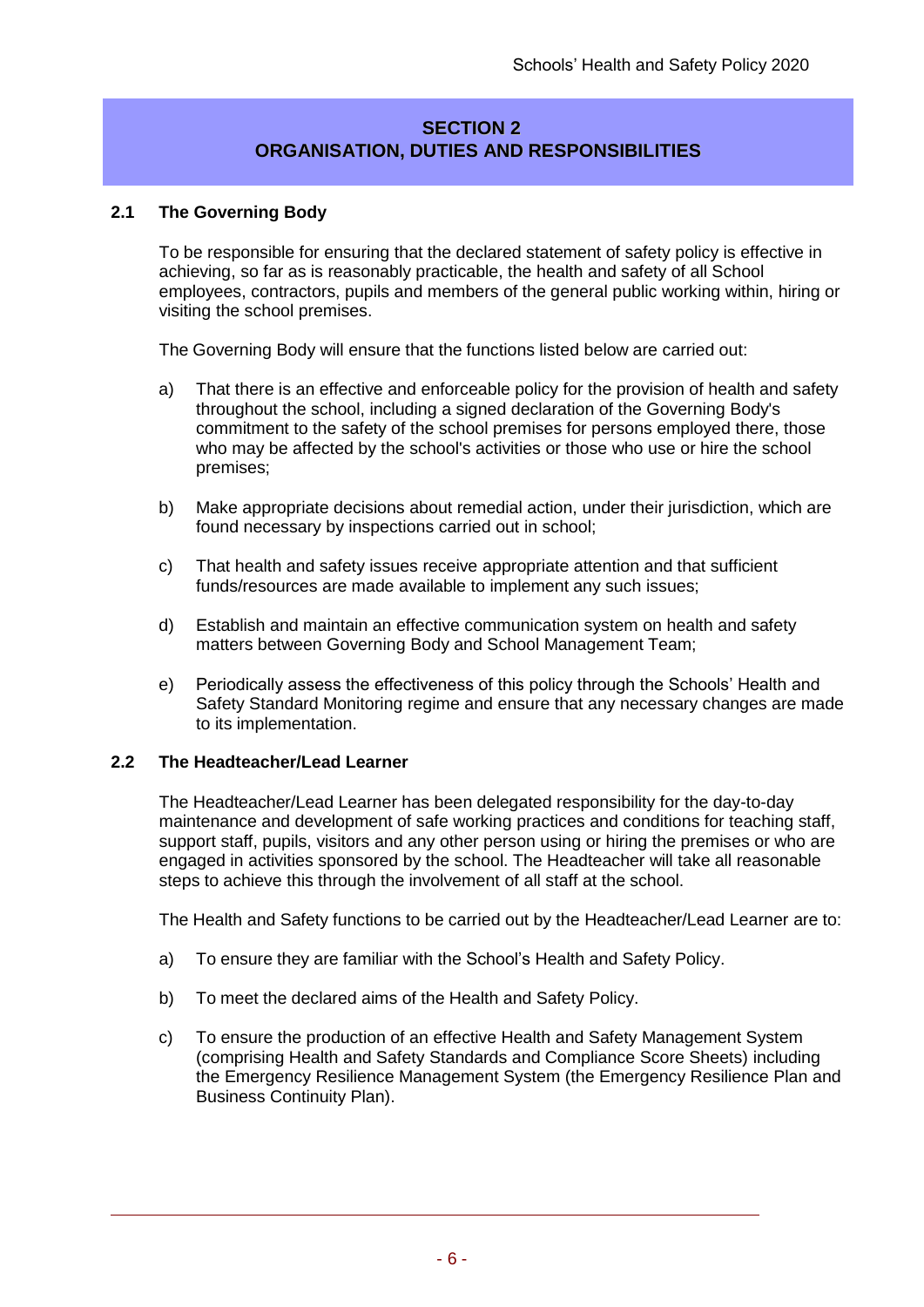- d) To ensure that effective information and instruction on health and safety risks and control measures is provided to their employees and that an appropriate level of training is delivered as set out section five of this document relating to competencies.
- e) To ensure they take a positive lead in their School's Occupational Health and Safety Management System by promoting and developing healthier and safer working practices.
- f) To ensure that their Occupational Health and Safety Management System is monitored and reviewed regularly with particular reference to organisational changes with the cooperation and involvement of the Governing Body.
- g) To establish and implement any recommendations made by the Health, Safety and Emergency Resilience Service (HSERS) to improve standards in areas of low performance.
- h) To ensure that risk assessments are undertaken and that any control measures which are identified as being required are implemented, adhered to and regularly reviewed as appropriate.
- i) To advise their managers/deputies/heads of department on new regulations and on any proposed changes in existing regulations.
- j) To take appropriate action with regard to any of their employees who fail to carry out any health and safety duty, for which they have received appropriate information, instruction and training, or who endanger any of their colleagues by any of their acts or omissions.
- k) To investigate any accident, occurrence or industrial disease, which causes injury or illness to an employee or member of the public, and to ensure the appropriate accident report is completed.
- l) To seek advice and guidance as appropriate from the Council's Health, Safety and Emergency Resilience Service.

#### **2.3 Deputy Headteacher**/ **Managers/ Heads of Department**

- a) To ensure they are familiar with the Health and Safety Policy, and its effective implementation within their own area of responsibility.
- b) To cooperate with the Headteacher/ Lead Learner in complying with statutory duties for health and safety by undertaking any duties which have been delegated to them.
- c) To ensure they are familiar with the appropriate legal requirements concerning the health, safety and welfare of all employees in their area of responsibility and are complied with.
- d) To ensure that the advice of their management on health and safety matters is sought, when necessary.
- e) To ensure that risk assessments and safe working practices for their area of responsibility are implemented and adhered to.
- f) To ensure any identified unsafe or unhealthy situations are reported and rectified, so far as is reasonably practicable.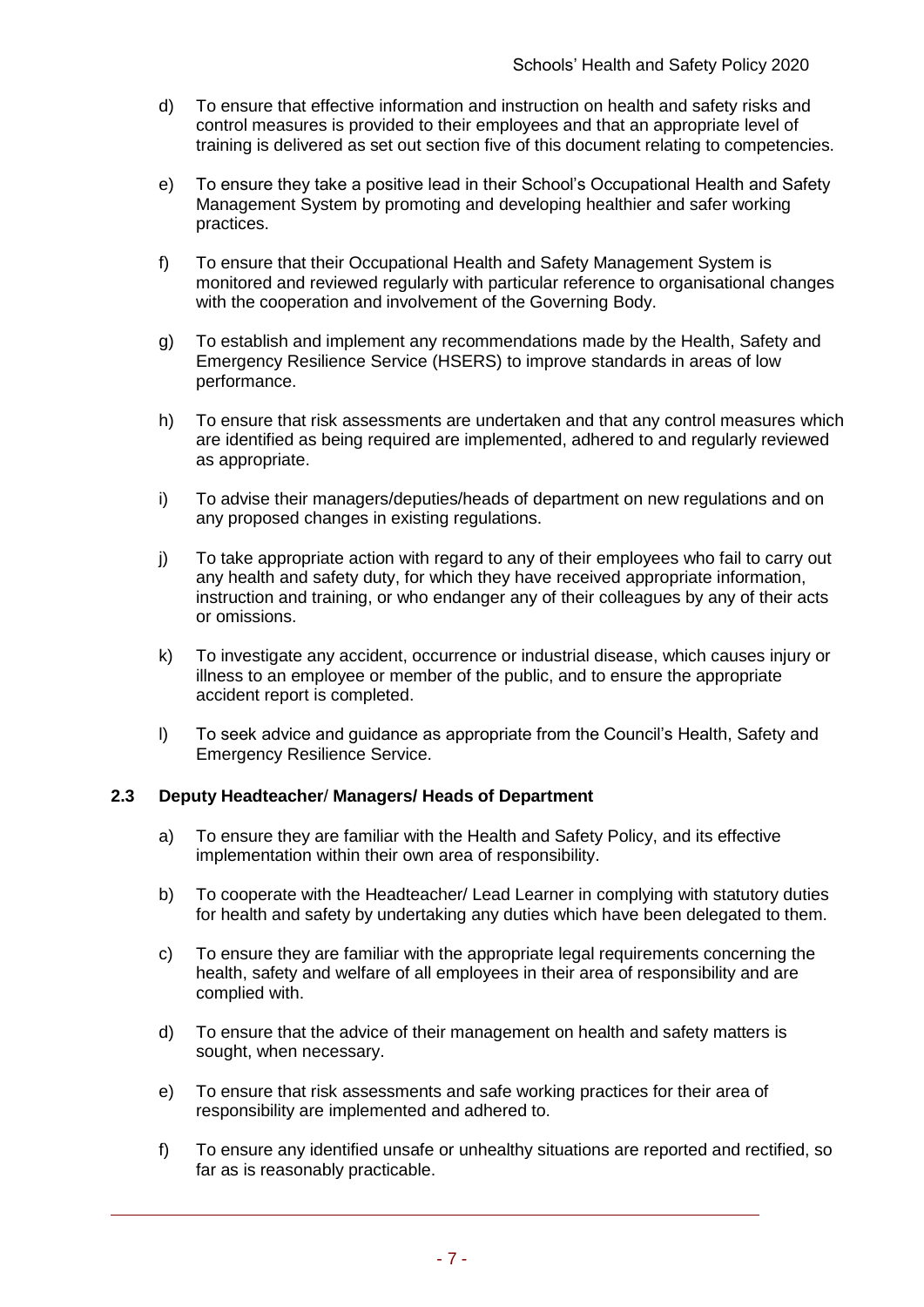#### **2.4 All Employees**

All employees must comply with the requirements listed below:

- a) To take reasonable care of their health, safety and welfare and others who may be affected by their acts or omissions.
- b) Co-operate with their employer to comply with statutory duties for health and safety.
- c) Use correctly and safely any work item provided by their employer in accordance with the training and instruction given.
- d) To assist the Headteacher/Manager/ Head of Department in reporting any accident or incident that may cause injury to a person or damage to plant or property.

#### **2.5 Trade Union Safety Representatives**

Safety Representatives have been appointed by recognised Trade Unions. The duties of Safety Representatives are as detailed in the Safety Representatives and Safety Committees Regulations 1977.

An outline of the main duties are as follows:

- a) Representing employees in consultation with the employer to develop arrangements for effective co-operation in measures to ensure the health safety and welfare of the employees.
- b) Investigating potential hazards at the workplace.
- c) Investigating accidents and dangerous occurrences at the workplace.
- d) Investigating complaints by the employees they represent.
- e) Making representations to the employer on matters arising out of points b, c and d.
- f) Making representations to the employer on general matters affecting the health, safety and welfare of employees at the workplace.
- g) Carrying out inspections of the workplace.
- h) Representing employees in consultations with HM Inspectors of Health and Safety.
- i) Attending safety committee meetings, as necessary.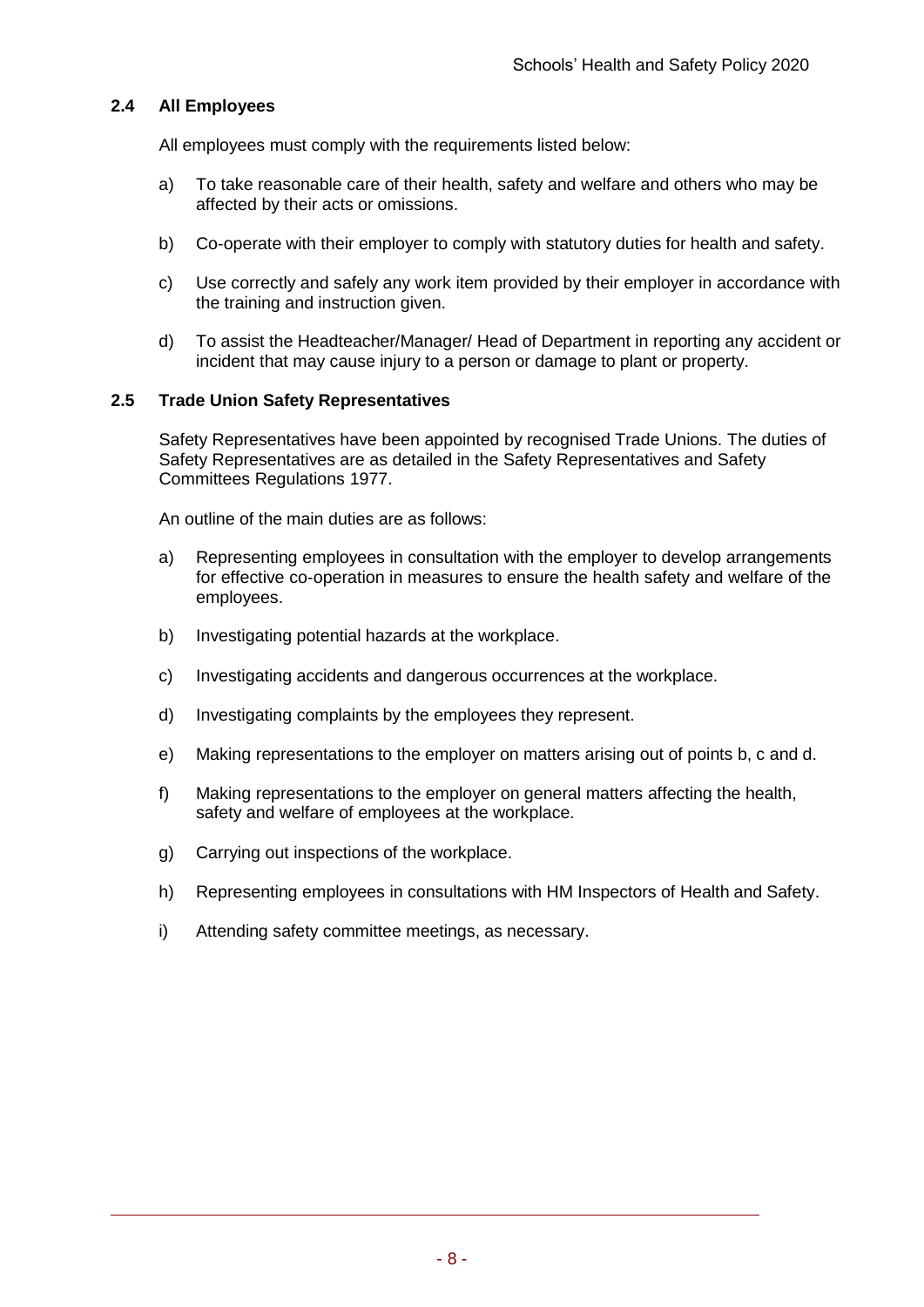#### **2.6 Representatives of Employee Safety**

The School recognises employees not represented by Trade Unions and Safety Representatives. These employees have rights to consultation with their employer under the Health and Safety (Consultation with Employees) Regulations 1996.

An outline of the main functions are as follows:

- a) Making representations to their employer on any hazards, dangerous occurrences and general health and safety matters that may affect the health and safety of the employees they represent.
- b) Representing their group of employees in consultations with HM Inspectors of Health and Safety.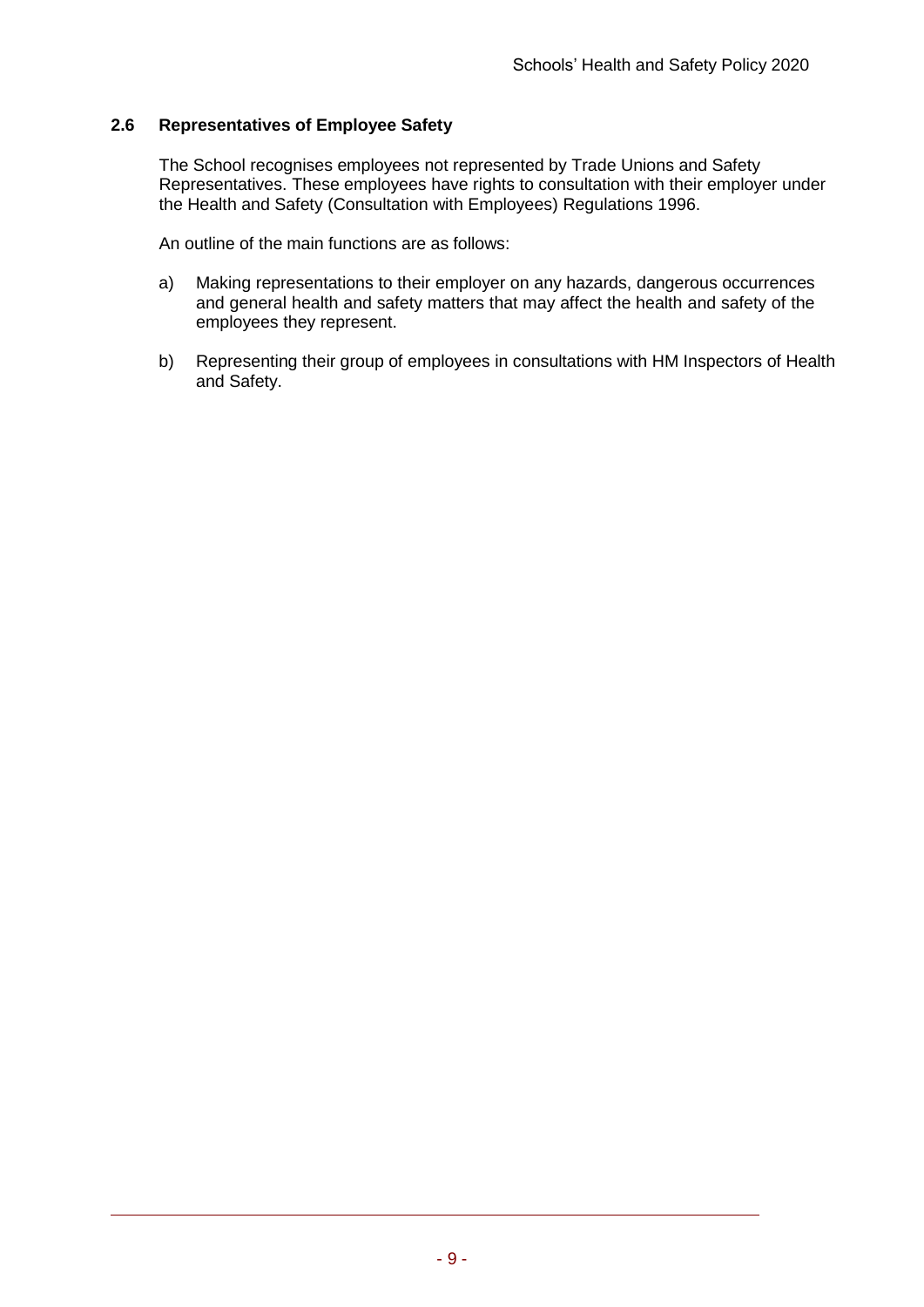# **SECTION 3 ARRANGEMENTS FOR HEALTH AND SAFETY**

#### **3.1 Accidents and Incidents (adverse events)**

a) The School enforces a policy of recording all accidents/incidents to employees and nonemployees including those of violence and aggression.

The School recognises the role of employees in health and safety and will encourage and provide means for employees to report matters of concern regarding health and safety.

- b) All accidents/incidents are to be reported using the appropriate BMBC accident/incident form, which is to be completed and returned to the Health, Safety and Emergency Resilience Unit. The accident/incident forms are the:
	- (i) HS1 Report of a safety observation (including non-conformance with the Occupational Health and Safety Management System)
	- (ii) HS2(E) Report of an accident to an employee
	- (iii) HS2(NE) Report an accident to a non-employee
	- (iv) HS2(V) Report of aggression and violence
	- (v) HS2(P) Report of an accident to a pupil
	- (vi) HS3 Report of incident
	- (vii) HS2(WS) Witness statement
	- (viii) RH1 Bump Note

Where necessary the accident/incident/ill health will be reported to the Health and Safety Executive (HSE) in line with the Reporting of Injuries, Diseases and Dangerous Occurrences Regulations (RIDDOR) 2013. For community schools and voluntary controlled schools, this will be carried out by the Health, Safety and Emergency Resilience Service.

c) Investigations, reporting and recording of accidents/incidents and dangerous occurrences are to be carried out by Headteachers, Line Managers or Heads of Department. If necessary the Council's Health, Safety and Emergency Resilience Service will provide assistance in the investigation and preparation of reports in accordance with the agreed procedures and to meet the needs of statutory and civil law requirements.

#### **3.2 Asbestos**

- a) The School is committed to complying with the legislative requirements of the Control of Asbestos at Work Regulations 2012 and associated legislation.
- b) The School acknowledges the health hazards arising from exposure to asbestos and is committed to protecting employees and others who are potentially exposed to asbestos so far as is reasonably practicable. To this end the school will ensure that there is an up-todate asbestos survey available on the premises.
- c) Those employees who may be exposed to asbestos whilst carrying out their duties will be provided with suitable and sufficient information, instruction and training.
- d) All employees who may discover asbestos or suspected asbestos in the workplace will be instructed to cease work until the material has been analysed.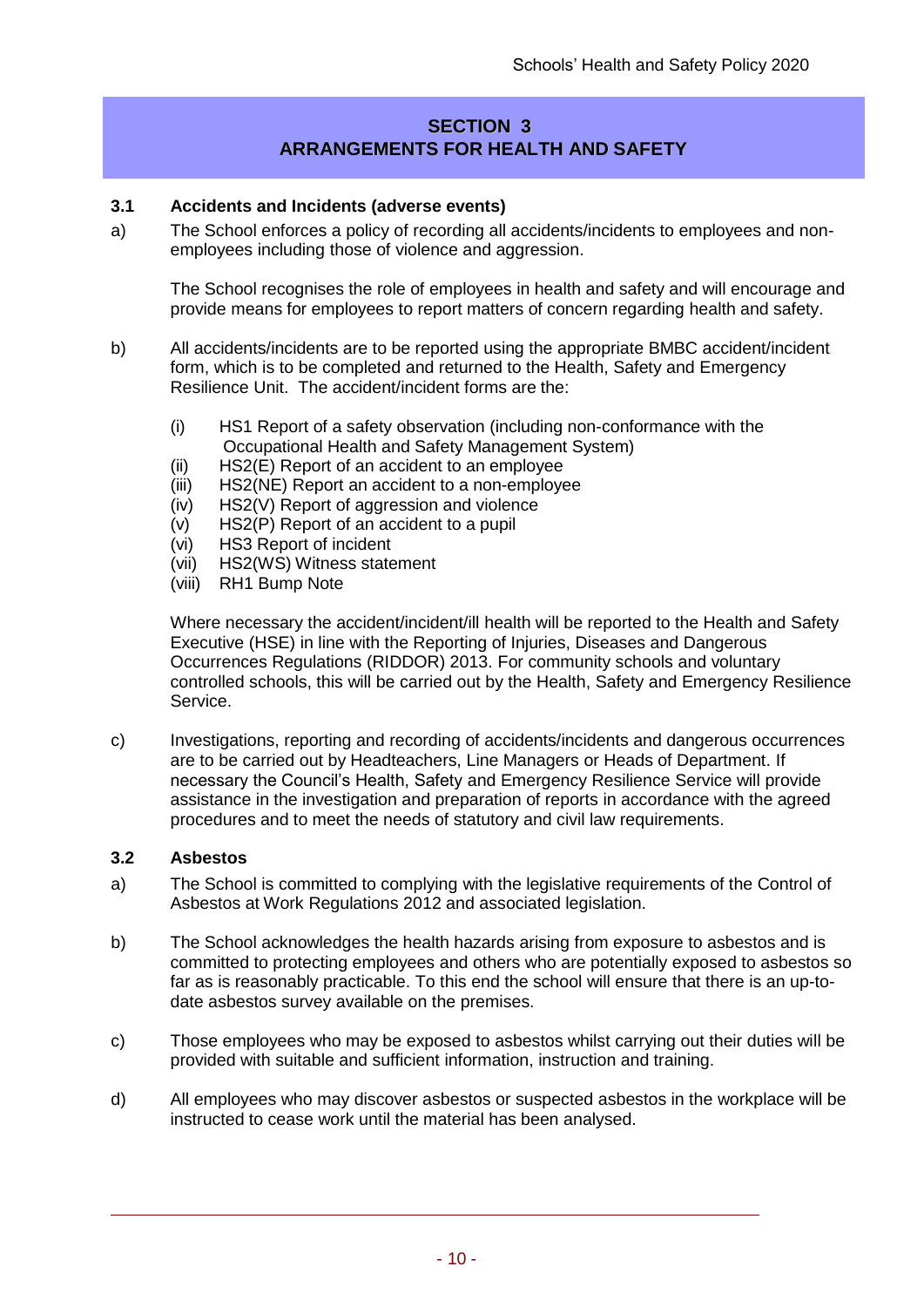e) Anyone engaged by the School to carry out works in or on the premises and who is likely to discover, suspect or work near asbestos should be informed of its location and the appropriate working arrangements to take, including emergency action.

#### **3.3 Building Security**

- a) The school is committed to ensuring that there is an up-to-date Building Security Policy and accompanying risk assessment in place which has been approved by the Governing Body and is subject to an annual review.
- b) The school will display copies of the Authorities 'Trespasser Warning Notice' on and around the perimeter of the school grounds.

#### **3.4 Business Continuity**

- a) The School is committed to ensuring that an up-to-date business continuity plan is accepted and signed by the Governing Body on an annual basis.
- b) The School is committed to ensuring that appropriate records, inventories and details of staff contact details and records of any information, instruction and training given to employees and managers/supervisors are kept and maintained.
- c) The School will keep records of all occasions when business continuity plan has been activated.

#### **3.5 Confined Spaces**

- a) The School is committed to complying with the legislative requirements of the Confined Spaces Regulations 1997.
- b) The School acknowledges the hazards arising from confined spaces and is committed to protecting employees and others who are required to enter confined spaces so far as is reasonably practicable.
- c) Those employees who may enter confined spaces whilst carrying out their duties will be provided with suitable and sufficient information, instruction and training.

#### **3.8 Construction Design and Management**

- a) The School is committed to complying with the legislative requirements of the Construction (Design and Management) Regulations 2015.
- b) The School is committed to establishing and maintaining a healthy and safe workplace for all its employees and others who may enter their premises by implementing the Construction (Design and Management) Regulations 2015.

#### **3.6 Consultation**

- a) The School is committed to complying with the Safety Representatives and Safety Committees Regulations 1977 and the Health and Safety (Consultation with Employees) Regulations 1996.
- b) The School will consult with the recognised trade unions and employees' representatives (both trade union and non-trade union) on the appointment of safety representatives and representatives of employee safety, and the formulation of Safety Committees.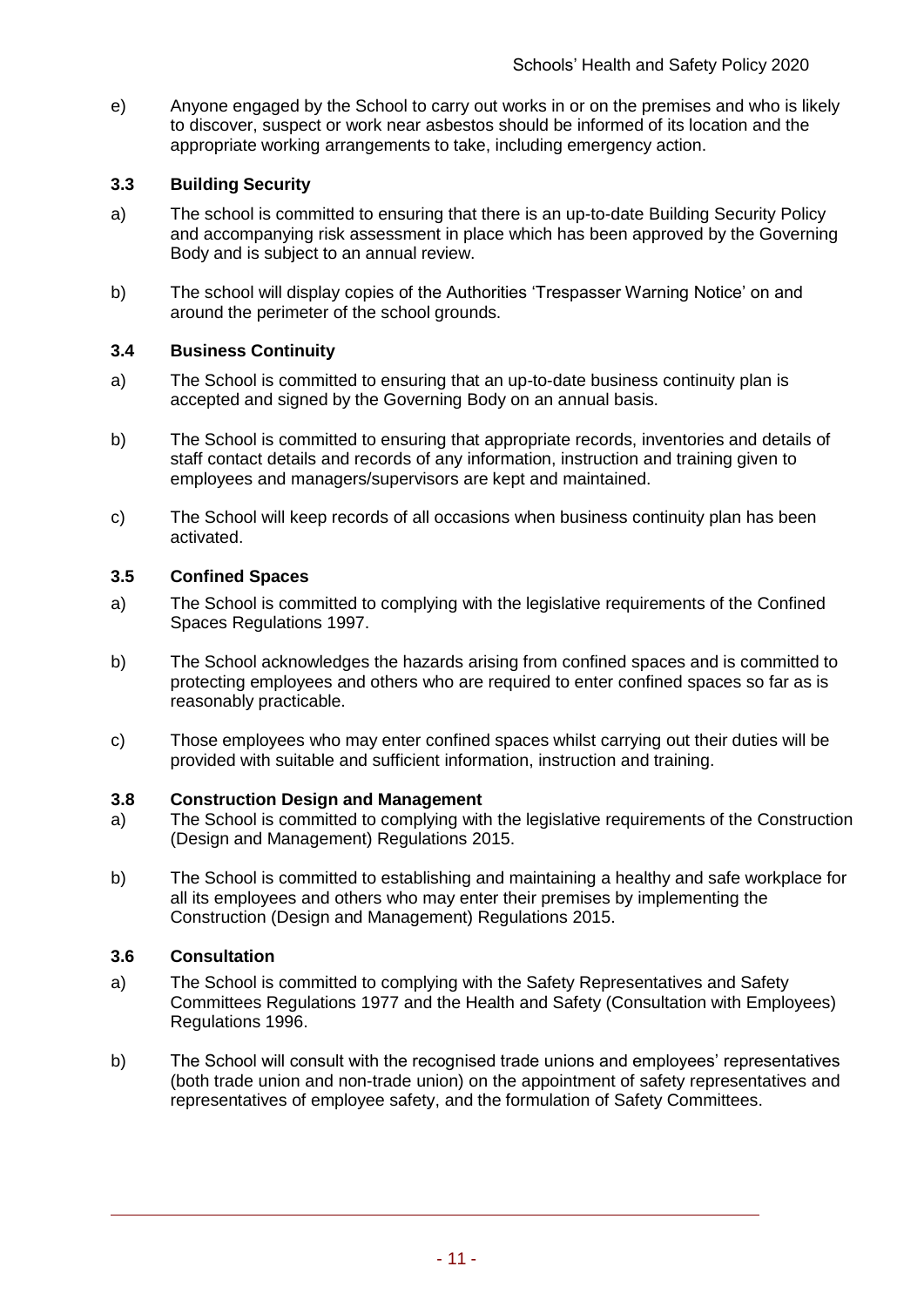c) Such consultation is to take place, where practicable, using existing procedures and in good time, so as to ensure effective consultation on matters which affect the employees represented by the safety representatives/representatives of employee safety concerned.

#### **3.7 Contact with Enforcement Officers**

- a) The School is committed to ensuring that all contact with enforcement officers is recorded, matters of concern addressed and actions required undertaken.
- b) The enforcement agencies applicable are the:
	- (i) Health and Safety Executive (HSE)<br>(ii) Environment Agency
	- **Environment Agency**
	- (iii) South Yorkshire Fire and Rescue
	- (iv) South Yorkshire Police
	- (v) BMBC Environmental Health
	- (vi) Any other similar agencies
- c) Following any contact with the above agencies the person with whom the contact is made must immediately complete the 'Contact with Enforcement Officer Record' and return the record to the Health, Safety and Emergency Resilience Service.
- d) Health, Safety and Emergency Resilience Service Advisors have the authority to issue internal prohibition notices (see Section 6 of the Corporate Policy). A notice will normally only be issued when the School's work activities involve, or a likely to involve, a risk of serious personal injury or ill health to employees, persons in our care, or members of the public.
- e) Internal prohibition notices are issued under executive powers of the Chief Executive, and failure to comply will normally result in disciplinary action.

#### **3.9 Contractors (Selection, Monitoring and Control)**

- a) In addition to the arrangements outlined in 3.7, the School accepts it's responsibilities for the selection, management and control of contractors which it engages to undertake work activities on it's behalf.
- b) The school is committed to ensuring that contractors have undergone the necessary technical and competency checks to ensure that it carries out its work in such a manner that ensures the health, safety and welfare of those affected by it's undertakings.

#### **3.10 Display Screen Equipment (DSE)**

- a) The School is committed to complying with legislative requirements as stated within the Health and Safety (Display Screen Equipment) Regulations 1992.
- b) The Council's Health, Safety and Emergency Resilience Service have produced a document detailing the provision of workstation assessments accompanied by guidance notes. HSERS will continue to review and update this document as and when necessary and make it available to all employees via the School's intranet site.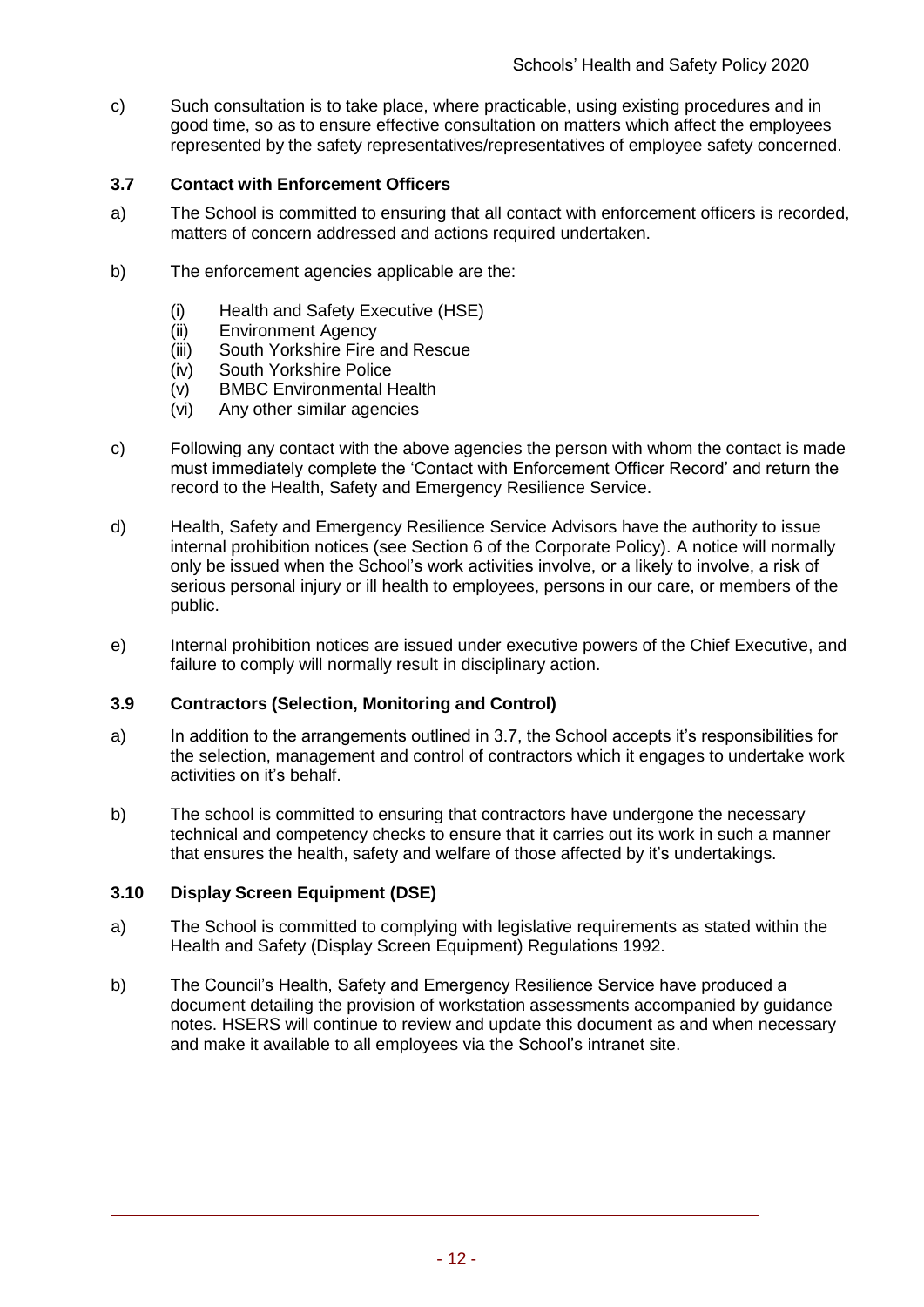#### **3.11 Driving at Work**

- a) The School is committed to complying with the general requirements of the Health and Safety at Work etc Act 1974, the Management of Health and Safety at Work Regulations 1999 and the Provision and Use of Work Equipment Regulations 1998 as they apply to vehicles.
- b) The School will ensure that all persons driving vehicles are suitably licensed and insured as appropriate and that the car has been maintained in a roadworthy condition (through an MOT).
- c) The School will ensure that all School owned vehicles are suitably and sufficiently maintained.

#### **3.12 Drugs/Clinical Waste**

- a) The School is committed to complying with the legislative requirements of the Control of Substances Hazardous to Health Regulations 2002.
- b) The School recognises the increased risk to employees of incurring sharps injuries from discarded drugs waste and does not expect any of its employees to remove or dispose of discarded drugs waste which they may encounter whilst carrying out their duties unless they have received specific information, instruction and training and have the appropriate equipment.
- c) Guidance is available for those who may have to deal with or sustain injury from sharps in the Health and Safety Standard for contaminated injuries.

#### **3.13 Electrical Installations and Appliances**

- a) The School is committed to complying with the legislative requirements of the Electricity at Work Regulations 1989 and the Provision and Use of Work Equipment Regulations 1998.
- b) The School must engage competent persons, as required by the Electricity at Work Regulations 1989, to be responsible for the electrical testing of all portable appliances and fixed electrical systems within School owned premises. The competent person will advise on the frequency of testing depending upon use of the equipment/systems in line HSE guidance.
- c) Headteachers must ensure that all employees are aware of the process of carrying out informal visual user checks and inspections before using any appliance and the process by which defects are reported.
- d) Last and next due test dates are displayed on the individual appliance being tested. Headteachers should also retain back-up records obtained from the competent person who conducted the testing.
- e) All electrical equipment used within the School must be appropriately CE marked.

#### **3.14 Fire, Emergency and Resilience**

a) The Council's Health, Safety and Emergency Resilience Service will, in conjunction with the Economic Regeneration and Assets Business Unit, facilitate a fire risk assessment for all schools as required by the Regulatory Reform (Fire Safety) Order 2005. Frequency of inspection and review of assessments depends upon the individual building risk categorisation.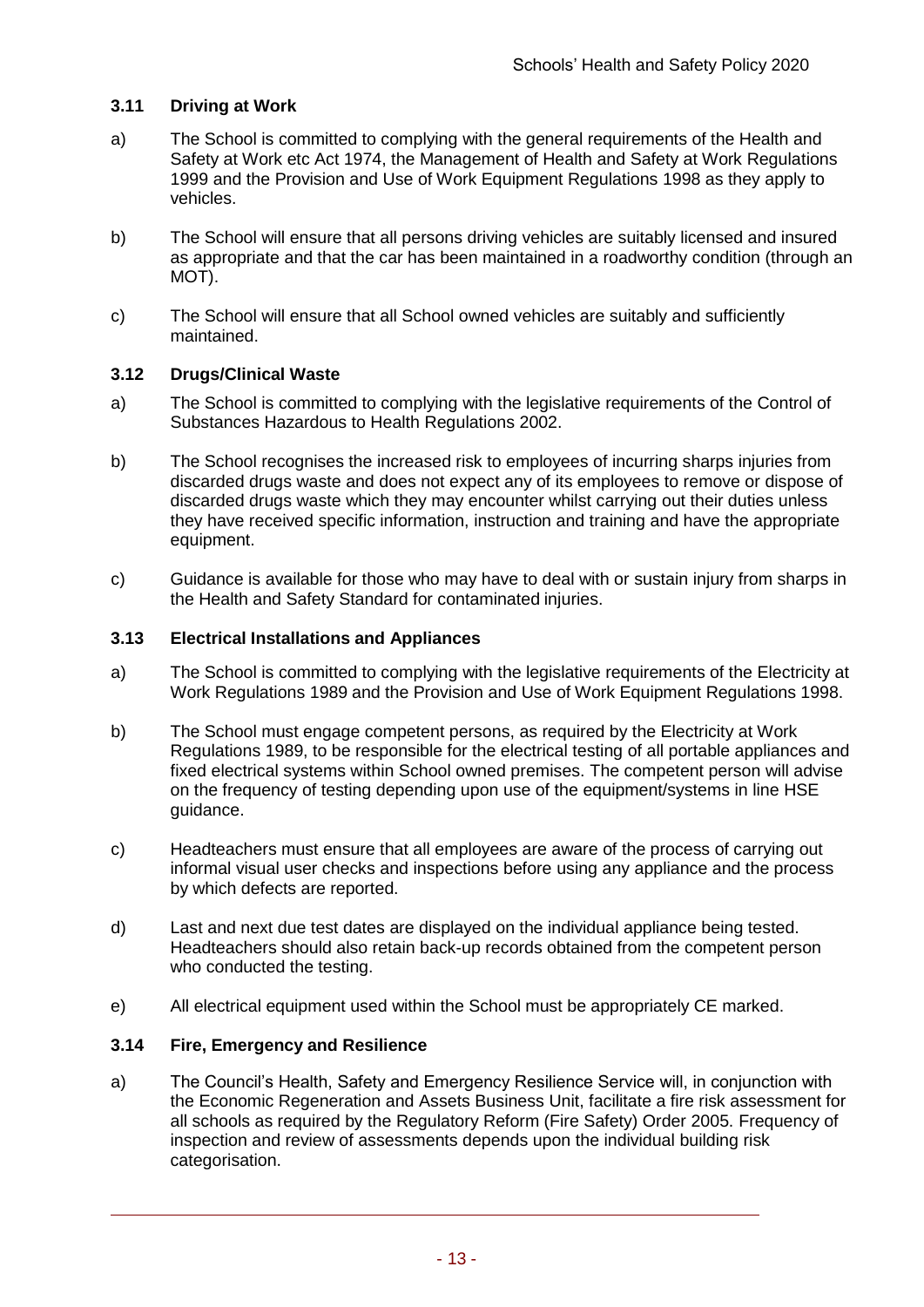- b) Headteachers will ensure that termly emergency evacuation drills are carried out in all premises that they are responsible for (including those for fire and other emergencies such as suspect packages/gas leak). All persons using the building with disabilities (whether permanent or temporary) must be given specific consideration in relation to their evacuation procedures through the completion of a Personal Emergency Evacuation Plan (PEEP). All such evacuation drills are to be recorded in the Premises' Fire Log Book.
- c) Fire and emergency procedures (including those for fire and other emergencies such as suspect packages/gas leak) are in place within the school. Headteachers hold the responsibility for managing these procedures in consultation with the BMBC Fire Safety Advisor. All means of escape, fire detection/alarm systems and fire equipment are to be fully maintained.
- d) All persons who undertake design work for or specify or undertake alterations to premises that may affect the premises' fire precautions (including procedures) must:
	- i. Consult the Health, Safety and Emergency Resilience Service regarding the effects on the premises' fire risk assessment
	- ii. Where necessary notify, consult and seek and gain approval from a competent Building Control Service (such as BMBC)

Alterations must not be made to premises unless the appropriate approvals have been granted and appropriate documentation received to authorise and approve the works before, during and after they take place. Upon completion of works requiring Building Control approval a 'Building Control Completion Certificate' and a complete set of 'As Built' plans of the premises must be obtained.

#### <span id="page-14-0"></span>**3.15 First Aid**

- a) The School is committed to providing first aid services and facilities for employees to at least the minimum standards as required by the Health and Safety at Work (First Aid) Regulations 1981.
- b) The School will ensure that there is an up-to-date First Aid Policy and associated risk assessment and that the appropriate number of first aiders are appointed and trained as determined by the risk assessment.

#### <span id="page-14-1"></span>**3.16 Gas Installations and Appliances**

- a) The School is committed to complying with the Gas Safety (installation and use) Regulations 1998.
- b) The School will ensure that gas installations and appliances are safe and do not pose a risk to the health or safety of persons. All gas installations and appliances will be maintained by competent engineers registered with the Gas Safety Register.

# <span id="page-14-2"></span>**3.17 Hazardous Substances (COSHH)**

- a) The School is committed to complying with the legislative requirements of the Control of Substances Hazardous to Health (COSHH) Regulations 2002, Control of Lead at Work Regulations 2002 and Control of Pesticides Regulations 1986.
- b) The Health, Safety and Emergency Resilience Service have established and maintains a database of all substances that have been COSHH (risk) assessed.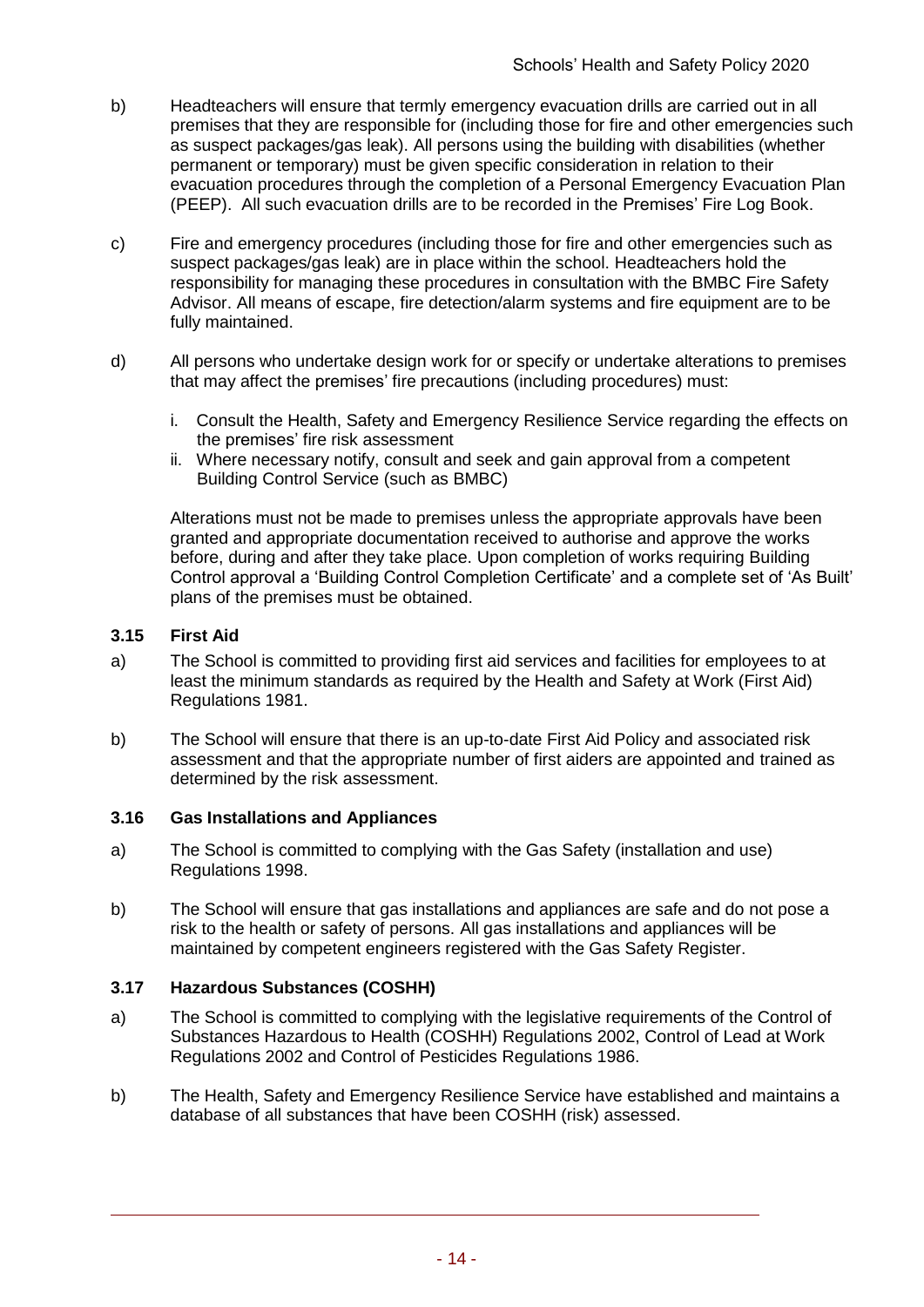- c) Headteachers shall ensure that any substance/process, which is hazardous to health, has been adequately assessed before purchasing the substance or allowing a process to start.
- d) The Council's Health, Safety and Emergency Resilience Service will process any request for a COSHH assessment and arrange for the substance/process to be assessed by the Council's specialist consultants. This completed assessment shall then be returned to the Headteacher with the recommended precautions for use including any details of personal protective equipment required to be worn whilst using the substance.
- e) Headteachers will ensure that COSHH assessments are made available and disseminated to those employees who will be using the substance.

#### <span id="page-15-0"></span>**3.18 Health Surveillance and Occupational Health**

- a) The School is committed to providing an Occupational Health service for its employees. This service will promote and maintain the highest degree of physical, mental and social well being for workers in all occupations. It will undertake to protect the workers from factors adverse to their health.
- b) The School will ensure that the Occupational Health Service they engage is responsible for providing adequate health surveillance provisions as required by the Management of Health and Safety at Work Regulations 1999 (as amended) and other specific legislation to those employees who are exposed to hazards such as noise, asbestos, hazardous substances and vibration.
- c) Headteachers shall identify those employed and others exposed to noise, asbestos or vibration and other such chemical, physical or biological hazards and refer them to the Occupational Health Service as required.

#### <span id="page-15-1"></span>**3.19 Home Working**

- a) The School is committed to ensuring the health, safety and welfare of all its employees and all those persons who are affected by its activities. This applies to those persons who may use their home as their 'workplace' and any other persons who may be affected by their activities. This category of persons is known as 'home workers'.
- b) The Headteacher will ensure that those persons who are classified as 'home workers' are subject to a home working risk assessment.

#### <span id="page-15-2"></span>**3.20 Legionella**

- a) The School is aware of and supports the contents, requirements and intentions of the Health and Safety at Work etc Act 1974, the Control of Substances Hazardous to Health Regulations 2002, the Control of Legionella Bacterial in Water Systems Approved Code of Practice and associated UK regulations and requirements.
- b) The Council will assess, prevent and control risks associated with the Legionella bacteria and subsequent development of Legionnaires Disease from work activities and water systems on its premises, and provide this report to the School.
- c) On receipt of the Legionella risk assessment report, the Headteacher will make provisions to deal with the actions that have been proposed by the Council to reduce the risk of Legionella.
- d) The Headteacher will ensure that the Legionella tests, checks and inspections are completed as required and recorded in the log book.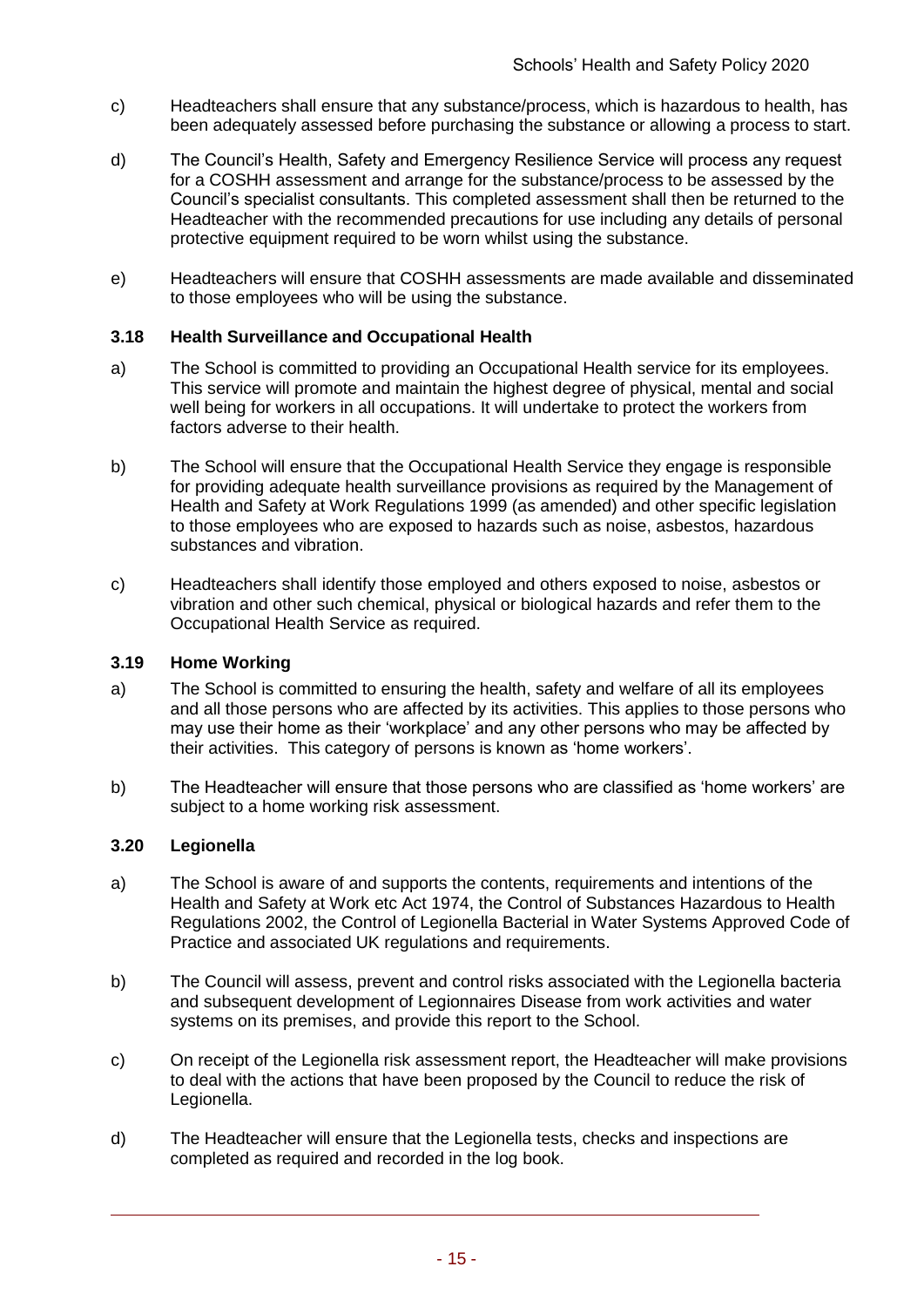# <span id="page-16-0"></span>**3.21 Legislation**

- a) The School is committed to complying with all relevant health and safety and associated legislation, Approved Codes of Practice (ACOPs) and guidance.
- b) The School will, via the Health, Safety and Emergency Resilience Service, keep abreast of current developments in health and safety practice.

#### <span id="page-16-1"></span>**3.22 Local Authority**

a) The School recognises the unique relationship between itself and the local authority. To this end the Council has produced a template health and safety policy for schools highlighting the school specific issues to be addressed and reflecting the content and general responsibilities of the Corporate Health and Safety Policy. The template health and safety policy for schools shall be subordinate to the Corporate Health and Safety Policy.

#### <span id="page-16-2"></span>**3.23 Lone Working**

- a) The School recognises the increased risks to lone workers and will extend existing risk assessments to cover lone workers and implement control measures as appropriate to reduce the risks. Employees will be informed of any additional risks they may face as a lone worker.
- b) The School recognises the fact that there are risks to employees in the provision of its services, but expects that people generally should be able to go about their duties without threat or fear of violence or aggressive intimidation resulting from their work.

#### <span id="page-16-3"></span>**3.24 Management of Health and Safety**

- a) The Governing Body is committed to ensure that a high level of Health and Safety performance is established maintained and promoted throughout the school and will monitor that the Health and Safety policy is being implemented in school.
- b) The School recognises that the Council's Health, Safety and Emergency Resilience Service have and will continue to develop, produce and implement a Corporate Health and Safety Management System that will include Health and Safety Standards and Compliance Score Sheets and set out how the Council will manage health and safety with regard to:
	- (i) Policy
	- (ii) Planning for health and safety (including for hazard identification, risk assessment and risk control)
	- (iii) Implementation and operation arrangements for the policy and occupational health and safety management system
	- (iv) Checking and corrective action (including measurement of performance arrangements to ensure that the policy and organisational and planning and implementation arrangements are put into operation, and reviewing performance and audit arrangements to ensure that the policy addresses legal and organisational requirements and is revised if it does not. Performance review and audit also ensure that the other elements adequately provide measures to implement the policy throughout the Council).
	- (v) Management review of the holistic management of health and safety
- c) The school will endorse and implement the Council's Corporate Occupational Health and Safety Management System and produce Operational Occupational Health and Safety Management Systems.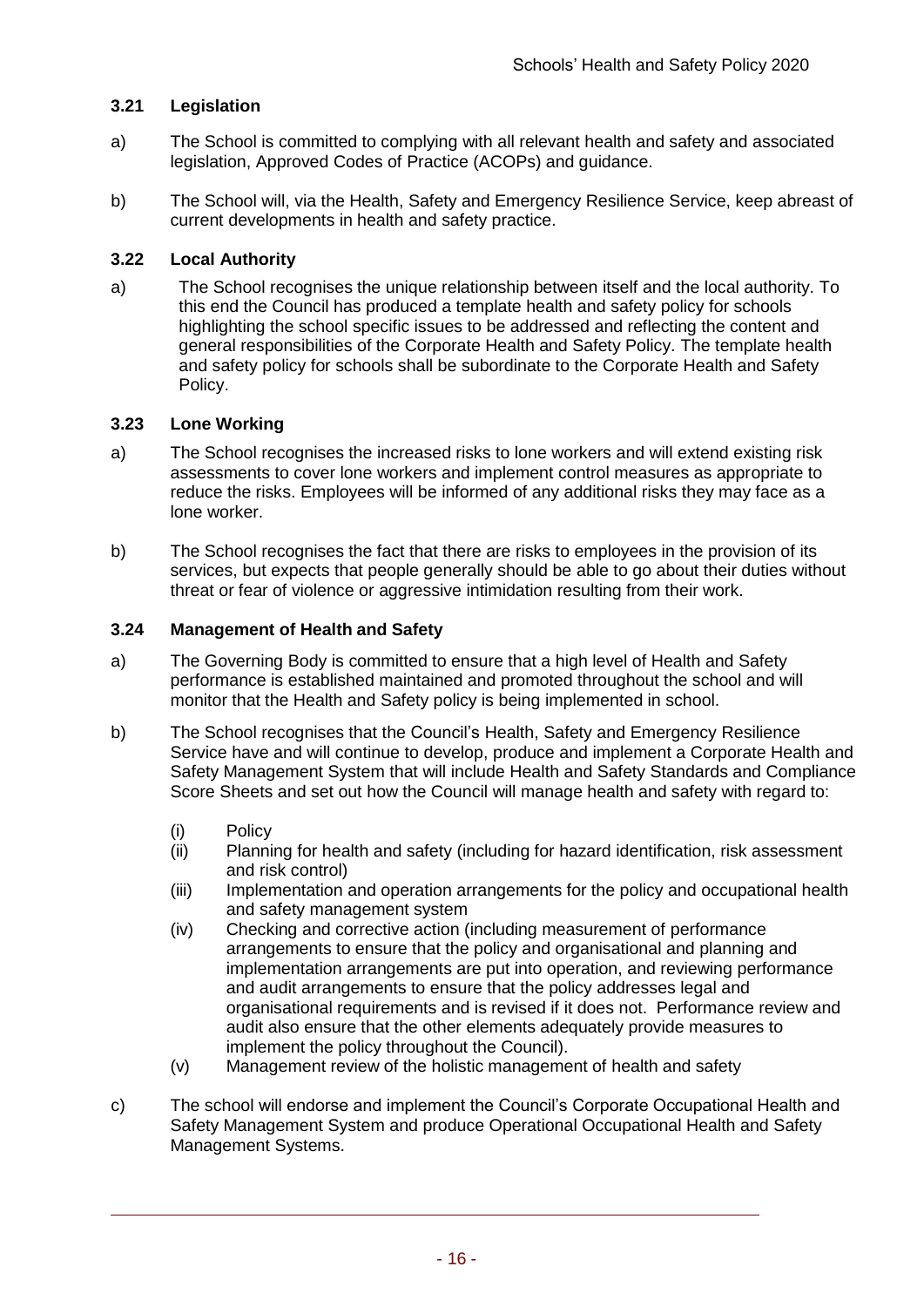d) The School will support the Council in fulfilling its statutory duty to audit the health and safety management system in place at the school and will implement the requirements of the action plan produced to improve any deficiencies identified in the audit.

#### <span id="page-17-0"></span>**3.25 Manual Handling**

- a) The school is committed to complying with the legislative requirements of the Manual Handling Operations Regulations 1992.
- b) Headteachers will be responsible for identifying all activities within their work area that involve manual handling and the employees who carry out these tasks continually as part of their normal working day. Headteachers must also make provisions for those employees who carry out manual handling activities on an occasional basis.
- c) A Headteacher's first requirement with regard to manual handling is to avoid the need where reasonably practicable.
- d) Employees who habitually carry out manual handling operations will be provided with suitable and sufficient training in safe kinetic lifting techniques.

#### <span id="page-17-1"></span>**3.26 Medical Needs and Infection Control**

- a) The School is committed to complying with the Medical Needs and Infection Control guidance document distributed by the Health, Safety and Emergency Resilience Service.
- b) The Headteacher will ensure that any pupils within it's care which require specific medical care are subject to a health care plan produced in conjunction with parents, health professionals, the Local Authority and any other relevant organisation which provides guidance and advice about arrangements which need to be made to ensure their health, safety and welfare.
- c) The Headteacher will ensure that the necessary consent and notification forms and training records are completed and retained should the School allow the administration of medicines on behalf of parents.
- d) The school shall display a copy of the Public Health Agency's Guidance on Infection Control poster and will seek additional guidance from Public Health England's 'The Spotty Book' Notes on infectious diseases in Schools and Nurseries.

#### <span id="page-17-2"></span>**3.27 Minibuses**

a) The School is committed to complying with best practice guidance regarding the use of minibuses contained in the BMBC Code of Practice.

#### <span id="page-17-3"></span>**3.28 New and Expectant Mothers**

a) The School recognises the increased risks to new and expectant mothers and will extend existing risk assessments to cover new and expectant mothers and implement control measures as appropriate to reduce the risks. Women will be informed of any additional risks they may face as a new or expectant mother.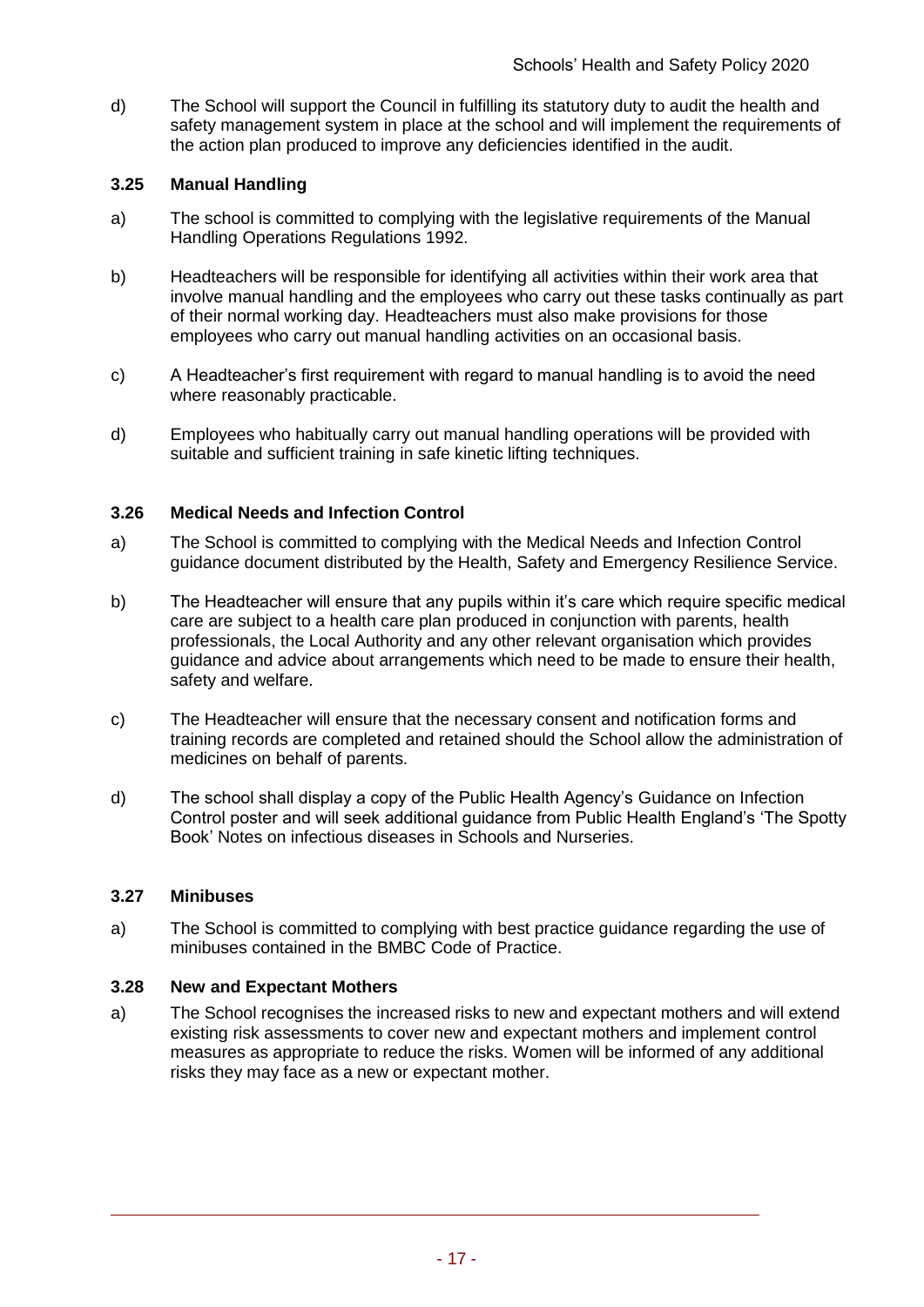b) Risk assessments will be reviewed when a woman notifies her manager that she is pregnant and revised where necessary. Additional control measures will be applied for six months after the birth or where necessary until such time as the new mother is no longer breast-feeding.

# <span id="page-18-0"></span>**3.29 Noise**

- a) The School is committed to complying with the legislative requirements of the Control of Noise at Work Regulations 2005.
- b) The School will ensure that where necessary noise assessments are carried out by a competent person and appropriate control measures introduced.

#### <span id="page-18-1"></span>**3.30 Permits to Work**

a) The School will where necessary due to the hazards and risk involved ensure that work activities will be controlled by the use of documented permit to work systems.

#### <span id="page-18-2"></span>**3.31 Personal Protective Equipment (PPE)**

- a) The School is committed to complying with the legislative requirements stated within the Personal Protective Equipment Regulations 2002.
- b) The Headteacher will be responsible for identifying and issuing PPE based upon a risk assessment relevant to the specific task being considered. However, managers should, wherever reasonably practicable, eliminate or reduce the risk at source before PPE is considered. The use of PPE should only be considered as a last resort. Detailed advice on the selection, suitability and use of PPE can be obtained from the Council's Health, Safety and Emergency Resilience Service upon request. Where the need of PPE cannot be avoided provision for the storage and maintenance of it must be provided.
- c) Where the need for PPE has been identified and its requirement is unavoidable, Headteachers should follow the guidance and implement the required control measures as referenced in the Health & Safety Standard.
- d) All PPE must be appropriately CE marked.

#### **3.32 Personal Safety (Violence and Aggression) and Cautionary Contacts**

- a) The School recognises the fact that there are risks to employees in the provision of its services, but expects that people generally should be able to go about their duties without threat or fear of violence or aggressive intimidation resulting from their work.
- b) Headteachers will assess, through risk assessment, the risk of aggression, violence or potential violence to employees and take all reasonably practicable measures to eliminate or reduce the level of risk to employees' health and safety.
- c) Employees are not expected to go alone into a potentially dangerous situation or unnecessarily put themselves at risk.
- d) The Council will undertake to identify and evaluate systems for keeping a database of premises and persons where and with whom violent incidents may occur, so that employees can more easily be made aware of challenging individuals. The school may make a request to check on an individual or premises by contacting the HSERS.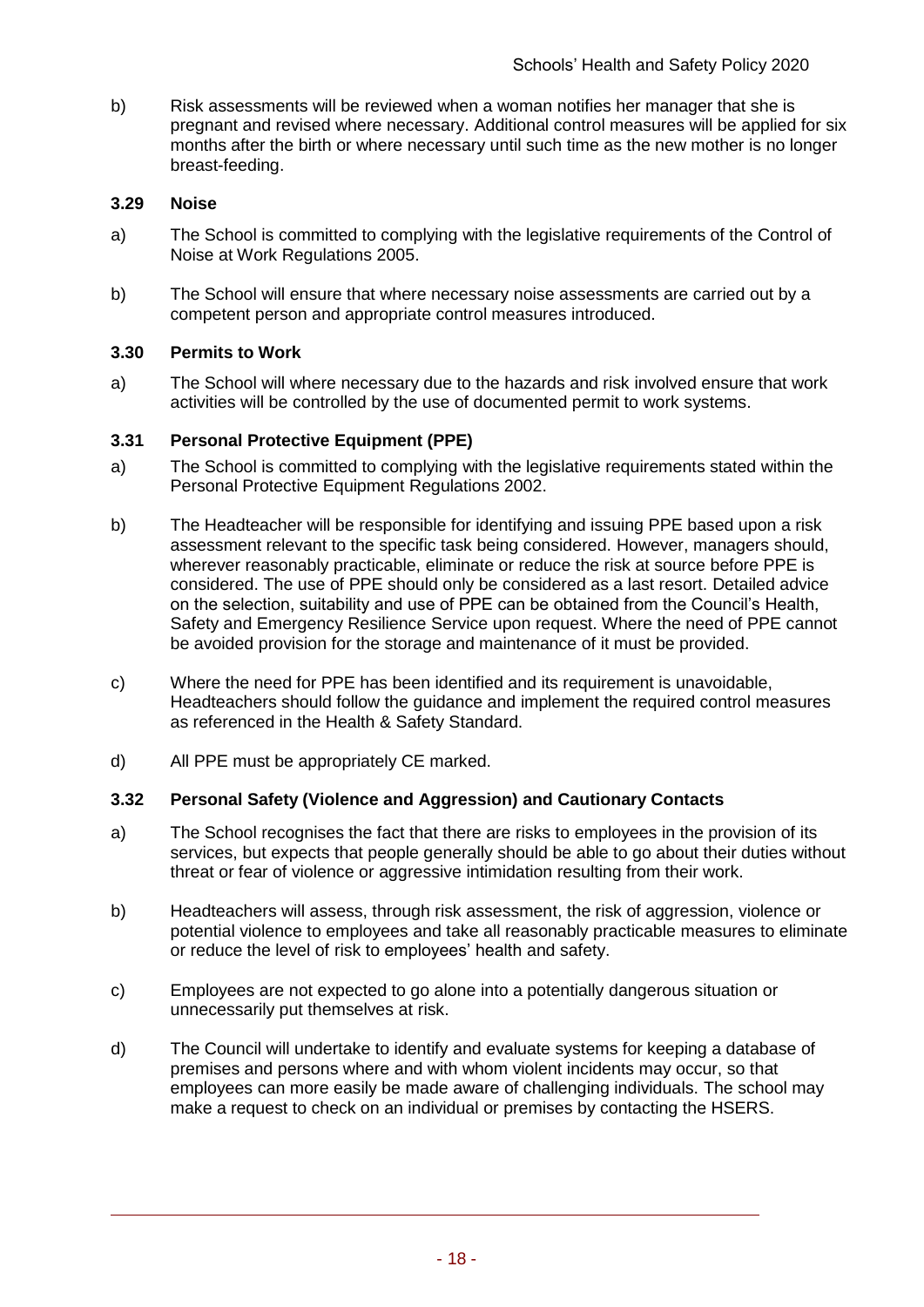# <span id="page-19-0"></span>**3.33 Physical Education and Outdoor Pursuits**

- a) The school will ensure that relevant staff have access to the afPE (formerly known as BAALPE) publication, "Safe Practise in Physical Education & School Sports". PE activities will be carried out in accordance with the guidance.
- b) All outdoor and indoor PE/adventurous equipment will be inspected periodically (at least annually) by a competent person. The Authority's Parks Services department can advise on the annual inspection of trim trails.

#### <span id="page-19-1"></span>**3.34 Radiation**

- a) The School is committed to implementing procedures in order to comply with the Ionising Radiations Regulations 2017. These procedures will ensure the identification, assessment and subsequent control of hazards and risks presented by its undertakings to employees and others is suitable and sufficient.
- b) All radioactive materials and substances will be used and stored in line with CLEAPSS guidance.

#### <span id="page-19-2"></span>**3.35 Risk Assessments**

- a) The school is committed to implementing risk assessment procedures in order to comply with the Management of Health and Safety at Work Regulations 1999. These assessment procedures will ensure the identification, assessment and subsequent control of hazards and risks presented by its undertakings to employees and others is suitable and sufficient.
- b) The Health, Safety and Emergency Resilience Service provides a suite of risk assessment templates for occupation groups, premises, activities and operations which can be used and adapted to ensure that suitable and sufficient risk assessments are produced.

#### <span id="page-19-3"></span>**3.36 Safety Observation Reporting**

a) The School recognises the role of employees in health and safety and will encourage and provide means for employees to report matters of concern regarding health and safety. The reporting form for matters of concern is the HS1 Safety Observation Report.

#### <span id="page-19-4"></span>**3.37 Safety Signs and Signals**

a) The School is committed to complying with the Health and Safety (Signs and Signals) Regulations 1996 and will ensure that where necessary suitable and sufficient signs and signals are provided to indicate safe conditions, prohibitions, mandatory control measures and specific hazards.

#### <span id="page-19-5"></span>**3.38 Stress and Employee Wellbeing**

a) The school is committed to protecting the health and welfare of its employees and with regard to work-related stress and general employee wellbeing and will ensure that necessary suitable and sufficient actions are undertaken to meet the Health and Safety Executive's Stress Management Standards.

#### <span id="page-19-6"></span>**3.39 Trainees, Volunteers, Agency Workers and Seconded Workers**

a) The school recognises its responsibilities to all its trainees, volunteers and agency workers. Therefore trainees and agency workers must be afforded the same level of commitment to health and safety as any employee.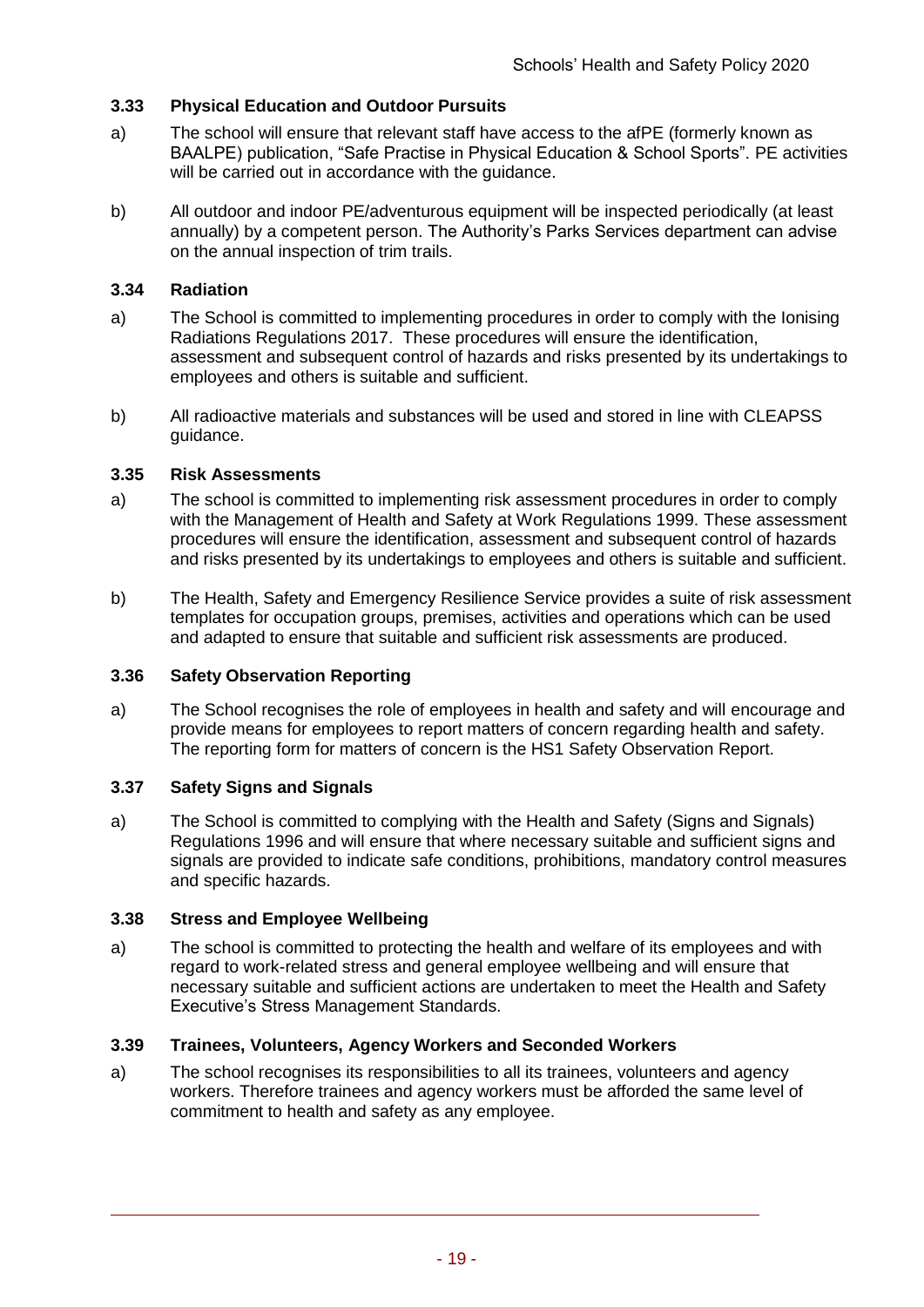b) The school recognises its responsibilities to all those workers seconded to the Council or working under the direct or indirect control of the Council via a partnership or other such arrangement (seconded workers). Therefore seconded workers must be afforded the same level of commitment to health and safety as any employee.

# <span id="page-20-0"></span>**3.40 Training and Induction in Health and Safety**

- a) Health and safety information, instruction and training form an integral part of the overall training within the school. This is particularly important with regard to induction training, which is arranged for all new employees by the Headteacher, and completed within the first month of their employment start date using the Council's Induction Guide as a template or the appropriate DfEs Guidance.
- b) The health and safety information, instruction and training needs of employees should be the subject of periodic review and any necessary refresher training carried out. Employees should have sufficient knowledge, skills and information to carry out their work in a safe and healthy manner. The Headteacher should attend an IOSH (Institution of Occupational Safety and Health) accredited training course, delivered by the Health, Safety and Emergency Resilience Service or other IOSH approved provider, appropriate to their level of responsibility as detailed in section 5:

These courses are the minimum standard of training for the Headteacher (employees with qualifications exceeding that of the course appropriate to them need not attend the IOSH course suitable for them).

- c) Headteachers shall ensure that all health and safety training needs are considered in employees' Performance and Development Reviews and that training provided to employees is recorded.
- d) Headteachers should check that Governors have received a copy of The Department for Education and Skills "Guide to the Law for Governors" and that those with responsibilities for health and safety have been on the training course provided by the Health, Safety and Emergency Resilience Service.

#### <span id="page-20-1"></span>**3.41 Vehicles and Occupational Road Risk**

- a) The School is committed to complying with the general requirements of the Health and Safety at Work etc Act 1974, the Management of Health and Safety at Work Regulations 1999 and the Provision and Use of Work Equipment Regulations 1998 as they apply to vehicles.
- b) The School will ensure that all persons driving vehicles in the course of their employment are suitably informed; instructed; trained; licensed and insured as appropriate.

#### <span id="page-20-2"></span>**3.42 Vibration**

- a) The School is committed to complying with the requirements of the Control of Vibration at Work Regulations 2005.
- b) The School will ensure that where necessary vibration assessments are carried out by a competent person and appropriate control measures introduced.

#### <span id="page-20-3"></span>**3.43 Visitors and the Public**

a) The School will conduct its undertakings in such a way as to ensure, so far as is reasonably practicable, that members of the public are not endangered by work carried out on school premises.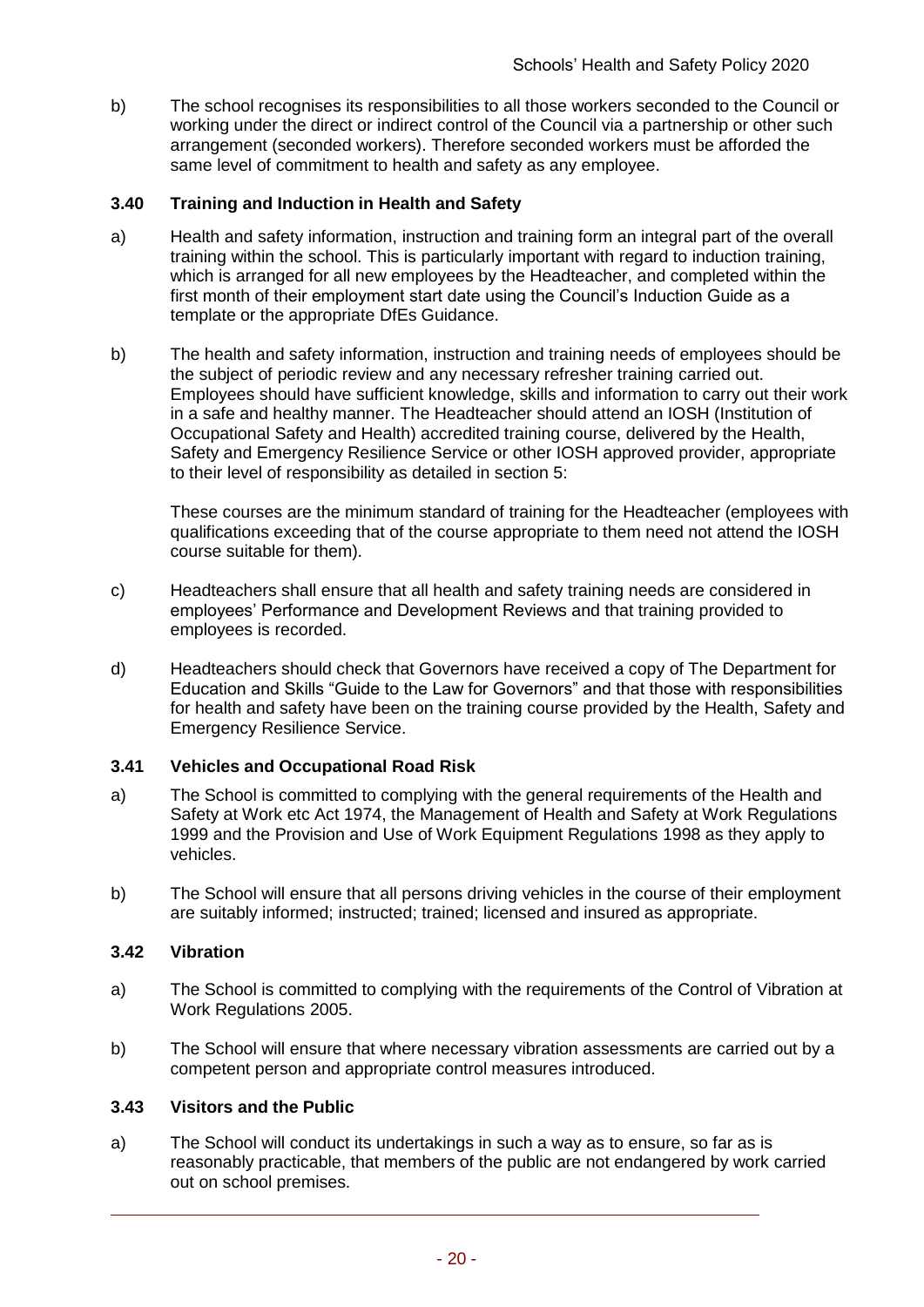b) All reasonable action will be taken to ensure that visitors are accompanied in areas where risks are known to exist, or that they are made aware of such risks.

#### <span id="page-21-0"></span>**3.44 Visits and Journeys**

- a) The School is committed to complying with the general requirements of the Health and Safety at Work etc Act 1974 and the Management of Health and Safety at Work Regulations 1999 as they apply to visits and journeys whether they involve employees, non-employees or clients of the Council.
- b) The School will ensure that before embarking on a visit or journey, the necessary risk assessments are carried and appropriate control measures introduced in accordance with the Authorities guidance document on organising school visits and journeys.

#### <span id="page-21-1"></span>**3.45 Waste Management**

- a) The School is committed to ensuring that it complies with the Environmental Protection Act 1990, Environmental Protection Act 1990, the Waste (England and Wales) Regulations 2011 and the Hazardous Waste Regulations 2005 and the associated duty of care for waste.
- b) The school will retain records of any hazardous waste consignment notes/waste transfer notes it receives for waste which has been collected from the premises, and that anyone who disposes of waste is a registered/exempted organisation.

#### <span id="page-21-2"></span>**3.46 Work Equipment (including electrical appliances)**

- a) The School is committed to complying with legislative requirements of the Provision and Use of Work Equipment Regulations 1998, Lifting Operations and Lifting Equipment Regulations 1998 and Council schedules for ensuring that all work equipment (hired or owned) is registered and inspected in accordance with statutory requirements.
- b) Headteachers/Managers must ensure that all employees receive suitable and sufficient information, instruction and training on the correct use of work equipment before they are charged in its use.
- c) Headteachers/managers are responsible for ensuring all work equipment is registered and maintained.
- d) All work equipment used within the school must be appropriately CE marked.

#### <span id="page-21-3"></span>**3.47 Work Safe Procedures**

a) No employee will be expected to carry out tasks where the risk to their health, safety and welfare is considered to be unacceptable. Similarly no employee will be expected to carry out any task, which would impose a similar such risk to others. All employees will be briefed on the work safe procedure, so that they understand the process by which they can bring such work activities to the attention of the person in charge of the work, and the subsequent procedure to resolve the matter.

# <span id="page-21-4"></span>**3.48 Working at Height**

- a) The School is committed to complying with the Working at Height Regulations 2005.
- b) Headteachers/ Managers must ensure suitable safe systems of work are implemented for working at height, including the provision of appropriate information, instruction and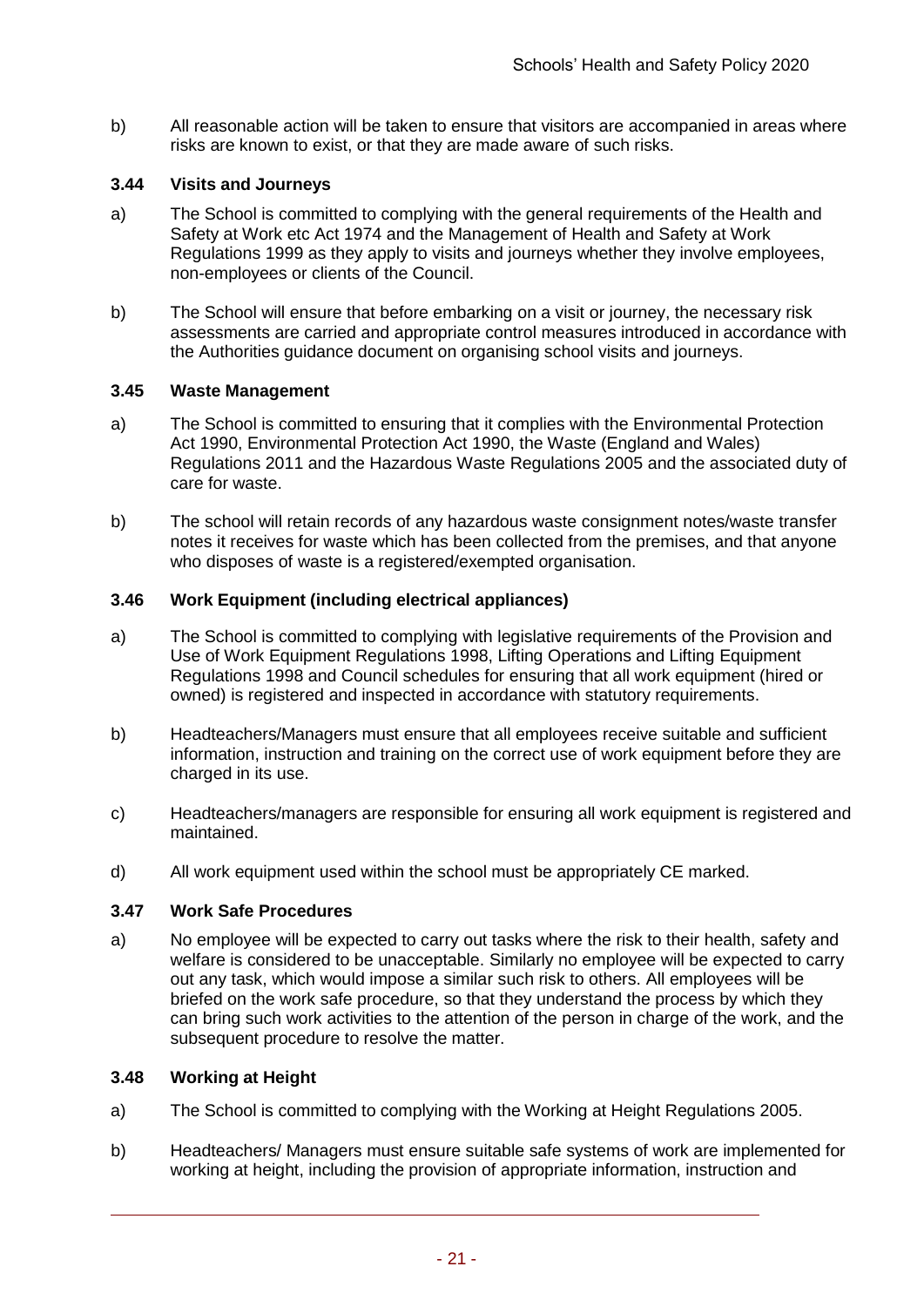training.

# **3.49 Workplace (Health, Safety and Welfare)**

- a) The School is committed to establishing and maintaining a healthy and safe workplace for all its employees and others who may enter their premises by implementing the requirements of the Workplaces (Health, Safety and Welfare) Regulations 1992 and the Education (School Premises) Regulations 1999.
- b) The Health, Safety and Emergency Resilience Service is responsible for advising on formal visual inspections of all Council owned premises in accordance with the stated inspection regime/programme. Inspections are carried out at least biennially and any issues identified by the Health, Safety & Emergency Resilience Advisor will be presented to the Headteacher/Manager via a Health and Safety inspection report with prioritised actions.
- c) Headteachers are responsible for ensuring that more frequent inspections are carried out (i.e. at least termly) of the area of responsibility depending on the nature of work that takes place.

#### <span id="page-22-0"></span>**3.50 Young Persons**

- a) The School recognises the increased risks to young persons and will extend existing risk assessments to cover them and implement controls measures as appropriate to reduce the risks. They will be informed of any additional risks they may face as a young person.
- b) Additional risk assessments will be made when a young person is to enter the school for a short period of time during a work experience programme.

#### <span id="page-22-1"></span>**3.51 Zoonoses**

- a) The School is committed to complying with the legislative requirements of the Control of Substances Hazardous to Health (COSHH) Regulations 2002.
- b) The School's policy on the management of zoonoses shall be the same as that for all hazardous substances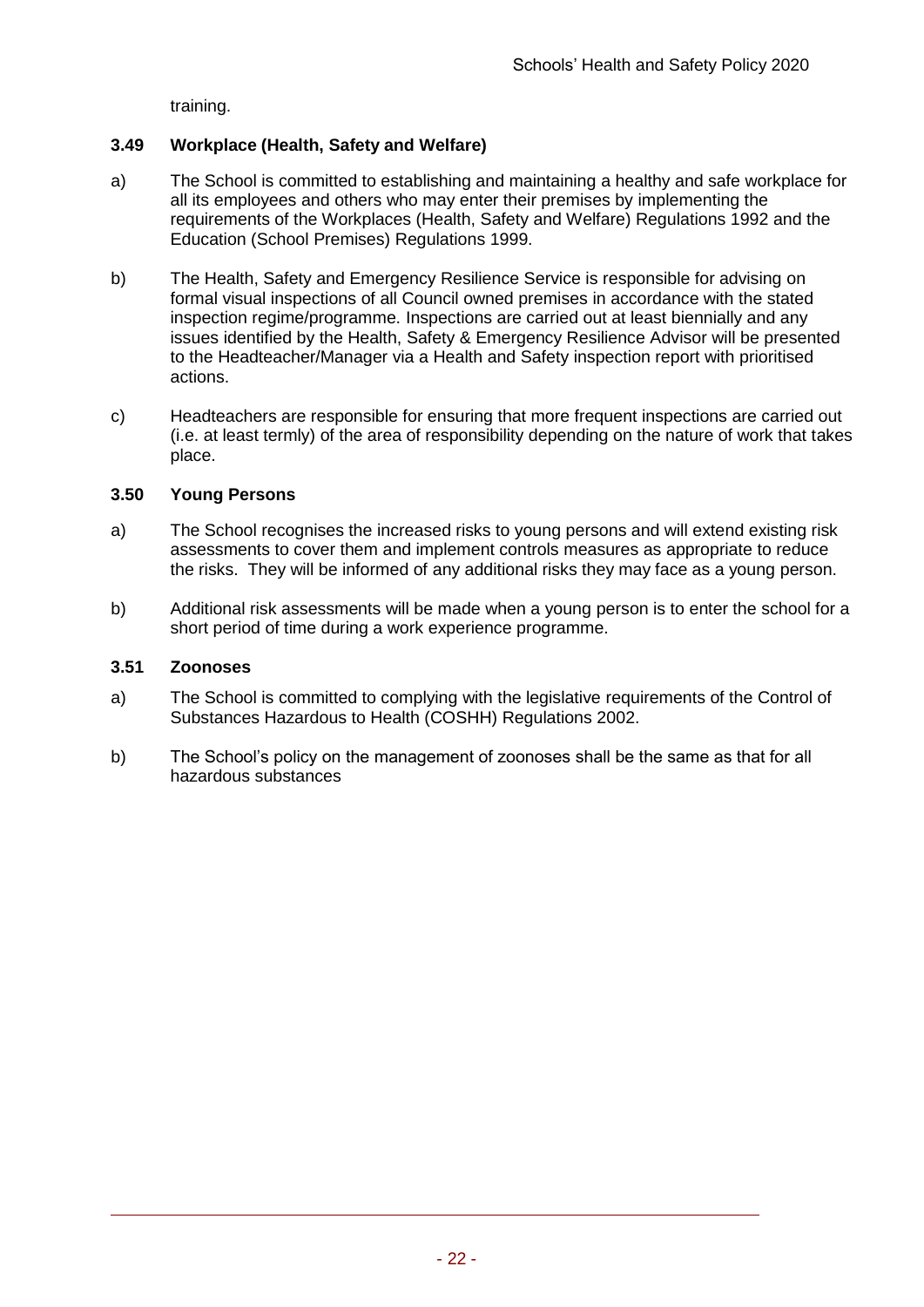# **SECTION 4**

# **HEALTH, SAFETY AND EMERGENCY RESILIENCE PERFORMANCE TARGETS**

- a) All Schools will implement the Council's Occupational Health and Safety Management System to a standard that would meet the Health, Safety and Emergency Resilience Resilience's "Satisfactory" rating upon audit by implementing the actions identified in their last health and safety audit.
- b) All Schools will complete the Health and Safety Performance Audit.
- c) All Schools will produce all required occupation group and premises (welfare) risk assessments.
- d) Each School will have an action plan to implement the health and safety competencies detailed in Section 5 of this Policy.
- e) All Schools will have up to date Emergency Plans.
- f) All Schools will have up to date Business Continuity Plans.
- g) All Schools will have an up to date Fire Strategy and Fire Log Books.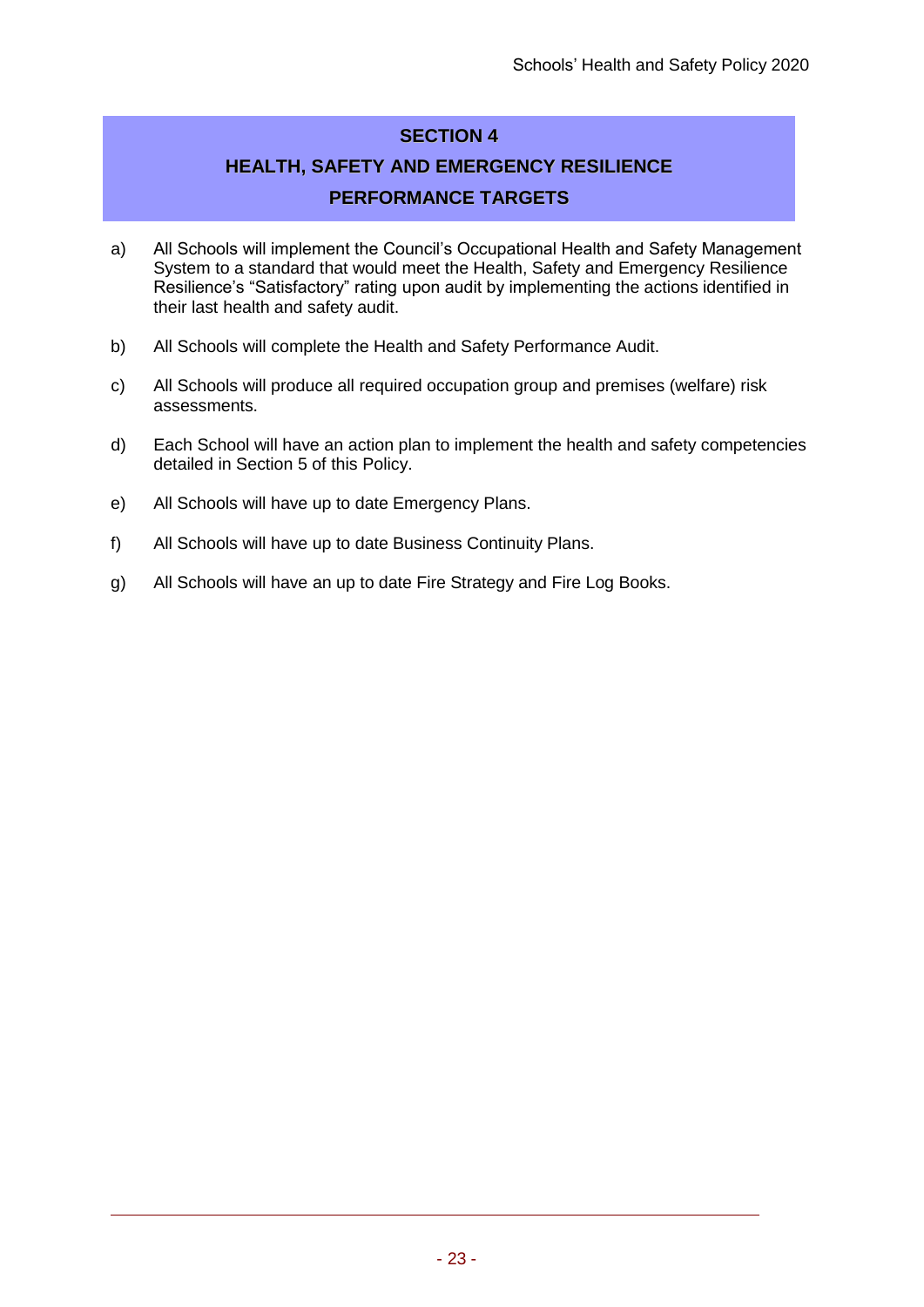# **SECTION 5 HEALTH, SAFETY AND EMERGENCY RESILIENCE COMPETENCIES**

In order to achieve successful health and safety management, the Health and Safety Executive (HSE) state that:

"If employees (at ALL levels) are to make a maximum contribution to health and safety there must be proper arrangements in place to ensure that they are competent. This means more than simply training them, experience of applying skills and knowledge is another important ingredient…Managers need to be aware of relevant legislation and how to manage health and safety effectively… All employees (at ALL levels) need to be able to work in a safe and healthy manner."

Therefore all employees at all levels should have a clear understanding of the key occupational health and safety issues for the School and be continually developing their skills and knowledge. The guidance below details the health and safety competencies which employees in the Council and subsequently, which schools are required to meet in order to implement the responsibilities detailed in Section Two of this Policy.

#### **5.1 Headteachers/Lead Learners**

- a) In order to provide appropriate background knowledge of health and safety, successfully achieve the IOSH Safety for Senior Executives certificate or preferably the IOSH Managing Safely certificate.
- b) Knowledge of the Council's and subsequently, the School's occupational health and safety management system including the provisions for monitoring.
- c) Knowledge, as appropriate, of the Council's and subsequently, the School's monitoring regime for health and safety.
- d) Knowledge of the School's protocols and procedures for corporate governance, strategic and operational risk management and statement of internal control.
- e) Knowledge of the operational control, co-ordination, consultation and communication networks for health and safety.
- f) Knowledge of the School's emergency resilience arrangements and the role/functions of all staff who have duties as outlined in the School's Emergency Plan and Business Continuity Plan.
- g) Knowledge of the risk assessment process and particularly risk assessments which have been developed for the school occupation groups, premises and classroom based activities and lessons.
- h) Knowledge and membership of the CLEAPSS service and how the advice and guidance applies to the undertaking of the school.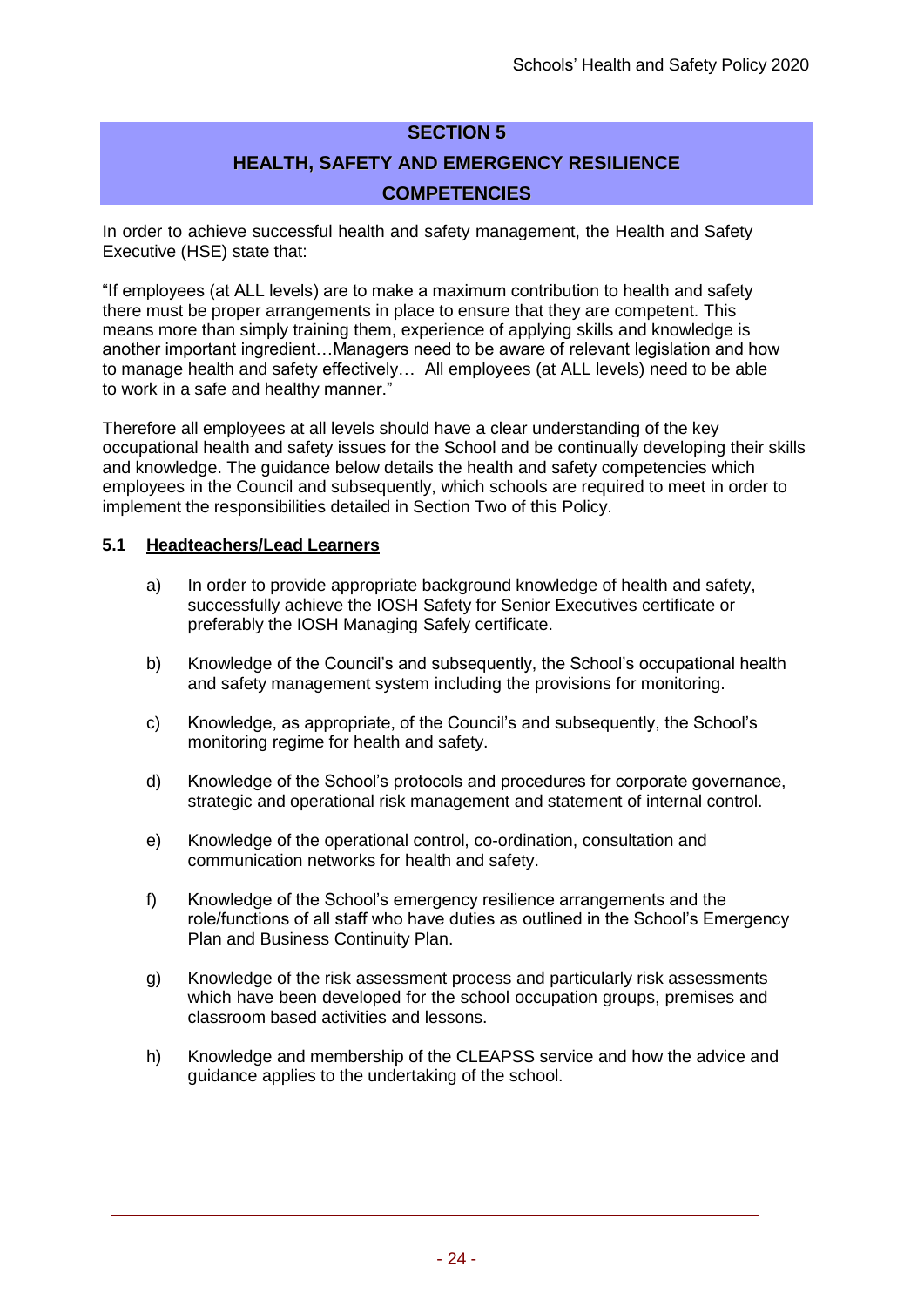# **5.2 Deputy Headteacher**/ **Managers/ Heads of Department**

- a) In order to provide appropriate background knowledge of health and safety, successfully achieve the IOSH Working Safely certificate as a minimum or preferably the IOSH Managing Safely certificate (particularly for those managers managing higher risk operations or larger/more complex school premises).
- b) Knowledge of the Council's and subsequently, the School's occupational health and safety management system and the arrangements for monitoring.
- c) Knowledge of the School's protocols and procedures for operational risk management.
- d) Knowledge of the School's operational control, co-ordination, consultation and communication networks for health and safety.
- e) Knowledge of the School's emergency resilience arrangements and the role/functions of all staff who have duties as outlined in the School's Emergency Plan and Business Continuity Plan.
- f) Knowledge of the risk assessments and the role they play in their development for the school occupation groups, premises and classroom based activities and lessons.
- g) Knowledge of and access to the CLEAPSS service and publications and how they are relevant to their activities and undertakings.

#### **5.3 Employees**

- a) In order to provide appropriate background knowledge of health and safety, successfully achieve the IOSH Working Safely certificate.
- b) Knowledge of the School's occupational health and safety management system as it applies to employees.
- c) Knowledge of the risk assessments and safe systems of work for their role and activities undertaken within the role.
- d) Knowledge of the School's consultation and communication arrangements for health and safety.
- e) Knowledge of any duties they have as outlined in the School's Emergency Plan and Business Continuity Plan.
- f) Awareness of the CLEAPSS service, advice and guidance as it applies to their work activities and undertakings.
- g) Access to general or specific information, instruction and training as is appropriate for the tools, machinery and equipment used by them or their pupils.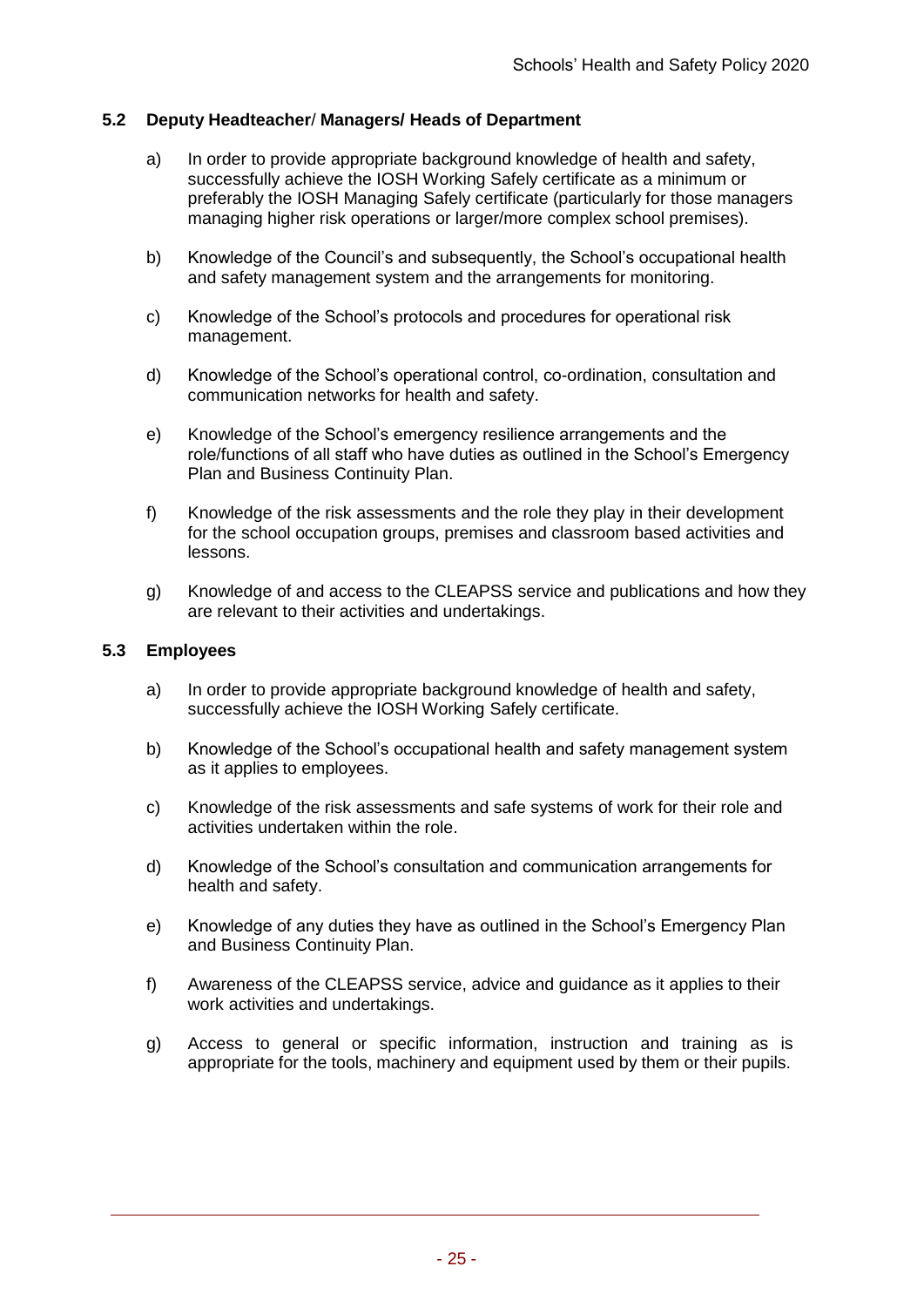# **SECTION 6**

#### **GLOSSARY OF TERMS**

- **AfPE** The **Association for Physical Education (afPE).** This is the only physical education subject association in the UK. Schools must obtain a copy of the publication [Safe Practice in Physical Education & Sport \(2016 Edition\)](http://www.1st4sport.com/p-1383-1st4sportcom-pre-order-safe-practice-2012-.aspx) and nominate a PE coordinator to ensure that health and safety requirements are implemented in school.
- **ANT system** The **Advanced New Technology** website. An internet based package which allows the school to manage and close out actions that were identified during their health and safety audit, inspection or fire risk assessment and documented in the corresponding report.

**Web Address [www.sarms-barnsley.co.uk/Login2017.aspx?](http://www.sarms-barnsley.co.uk/Login2017.aspx) Username Provided on health and safety reports Password Provided on health and safety reports**

# **CHAS** The **Contractor Health and Safety Assessment Scheme**. A

comprehensive database of contractors providing various services, who have submitted health and safety documentation and been assessed against a set of core criteria to achieve 'compliance' status as having a suitable and sufficient health and safety management system.

This system should be consulted as part of the Stage 2 competency checks prior to appointing a contractor to carry out any work for the school. For further advice and guidance relating to this, see the Health and Safety Schools Intranet site, Contractor Management

| <b>Web Address</b> | www.chas.gov.uk                    |
|--------------------|------------------------------------|
| <b>Username</b>    | safetyandemergency@barnsley.gov.uk |
| <b>Password</b>    | SE260718                           |

**CLEAPSS** An Educational based teaching resource which provides advice to teachers with regard supporting practical science and technology activities. The site offers support to both primary and secondary schools and provides resources such as termly newsletters, a wide range of free publications, model and special risk assessments, low-cost training courses for technicians, teachers and local authority officers, a telephone Helpline.

| Web Address | www.cleapss.org.uk |
|-------------|--------------------|
| Username    | bronze             |
| Password    | coin19             |

- **COSHH** The **Control of Substances Hazardous to Health** Regulations
- **DSE Display Screen Equipment**. In terms of health and safety regulation, this incorporates the entire computer workstation and environment.
- **EVOLVE** The online system used to enable the process of planning, processing, monitoring, evaluating and reporting of educational and off-site visits.

# **HSE** The **Health and Safety Executive**